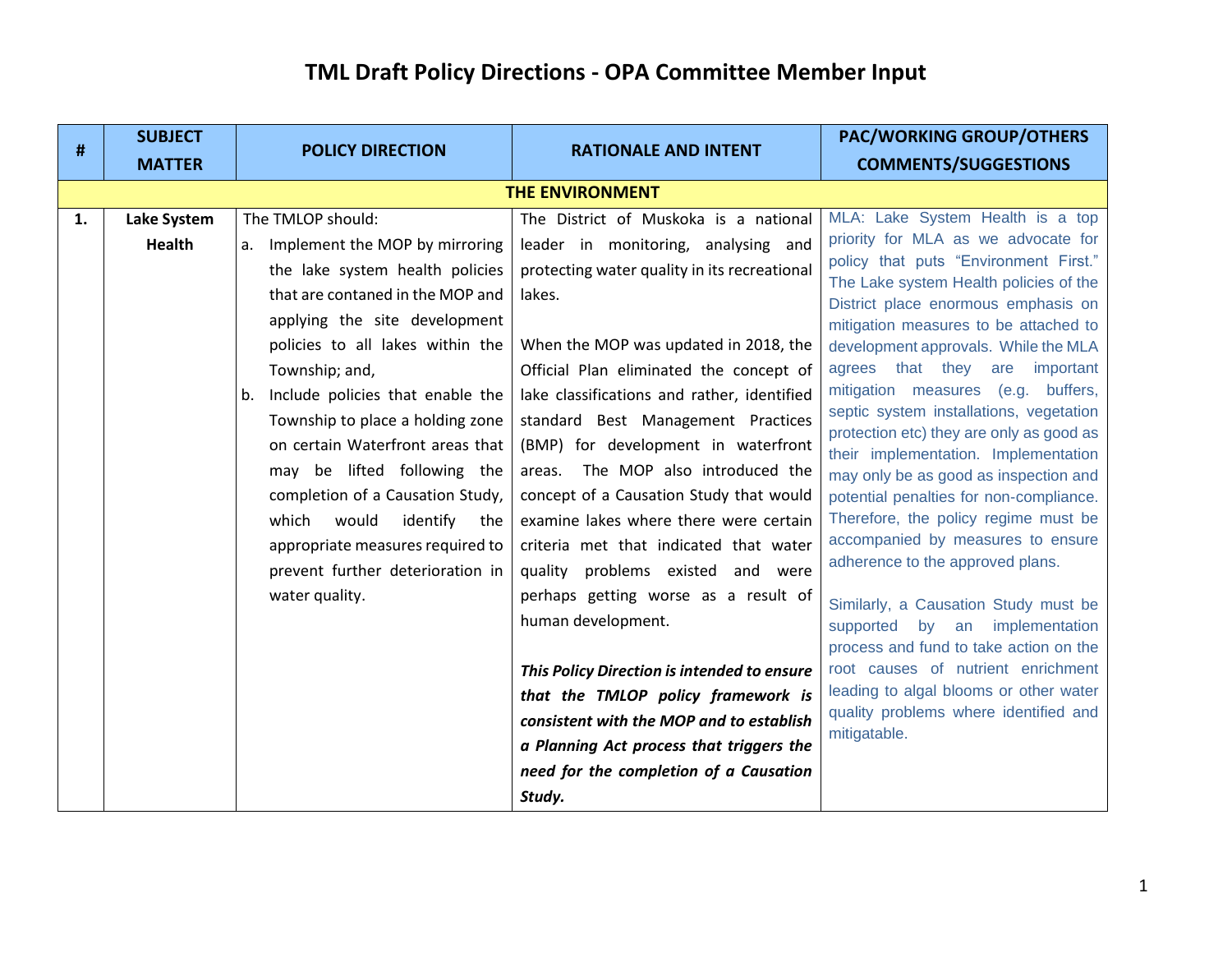|    | <b>SUBJECT</b>        | <b>POLICY DIRECTION</b>                        | <b>RATIONALE AND INTENT</b>                 | <b>PAC/WORKING GROUP/OTHERS</b>                                                  |
|----|-----------------------|------------------------------------------------|---------------------------------------------|----------------------------------------------------------------------------------|
| #  | <b>MATTER</b>         |                                                |                                             | <b>COMMENTS/SUGGESTIONS</b>                                                      |
| 2. | Recreational          | The TMLOP should include policies              | Recreational carrying capacity is based on  | MLA: The MLA is very much in favour                                              |
|    | <b>Carrying</b>       | that enable the application of an RCC          | the principle that reasonable enjoyment     | of the Township developing an RCC                                                |
|    | <b>Capacity (RCC)</b> | model<br>as<br>guideline<br>a<br>for           | of the surface of the waterbody for         | model for application. As we have<br>stated previously, when a road meets        |
|    |                       | consideration<br>in<br>reviewing<br>lot        | recreational<br>purposes<br>would<br>be     | capacity we widen it - we have no such                                           |
|    |                       | creation proposals on small and                | diminished if the number of persons using   | recourse with the lake. The lake is part                                         |
|    |                       | medium sized lakes to ensure the               | that resource were to exceed a capacity.    | of our transportation system and it                                              |
|    |                       | continued enjoyment of waterbodies             |                                             | needs to be assessed and managed                                                 |
|    |                       | for recreational purposes.                     | This modelling has been based only on the   | with similar intent to our roads. But                                            |
|    |                       |                                                | number of lots on each lake. Factors that   | because there is a limitation to growth<br>of this kind of traffic, it should be |
|    |                       | In addition, the TMLOP should                  | have not been included in the model         | considered a limitation to new lot                                               |
|    |                       | include policies that enable the               | include commercial operations, parks and    | creation and also inform docking                                                 |
|    |                       | establishment of zoning regulations            | public access to the waterfront. Each of    | infrastructure limits and/or needs.                                              |
|    |                       | where lakes are near or over capacity          | these features enable increased use of the  |                                                                                  |
|    |                       | accordance<br>with<br>the<br><b>RCC</b><br>in. | waterbody for recreational purposes, very   | RCC is not just a tool for small and                                             |
|    |                       | calculation in order to preserve the           | likely in excess of a single dwelling.      | medium size lakes. There needs to be<br>some strategic assessment of rivers,     |
|    |                       | enjoyment of lakes, such as:                   |                                             | large bays, narrow waterbodies and                                               |
|    |                       |                                                | This Policy Direction is intended to enable | connecting channels in the 3 big lakes                                           |
|    |                       | Reduced permissions for docks on<br>a.         | the establishment of restrictions in the    | (e.g. Wallace Bay, Gravenhurst Bay,                                              |
|    |                       | commercial properties;                         | implementing zoning by-law to limit the     | Bala Bay, Little Joe River, Indian River).                                       |
|    |                       | Requirement for larger lot sizes<br>b.         | impacts of development and additional       |                                                                                  |
|    |                       | when new lots are proposed; and,               | users of the lake on its recreational       | Recreational carrying capacity could<br>also include factors other than boating  |
|    |                       | Reduced waterfront amenity area<br>c.          | carrying capacity.                          | - such as habitat parameters, erosion                                            |
|    |                       | permissions on private lots and in             |                                             | thresholds, and noise, that also have                                            |
|    |                       | relation to commercial operations              | The RCC model does not work on large        | the potential to diminish the recreational                                       |
|    |                       | (including resorts).                           | lakes, which is why the policy direction    | experience. Indeed this may be more                                              |
|    |                       |                                                | only applies to small and medium sized      | important to the Muskoka experience.                                             |
|    |                       |                                                | lakes in a waterfront area.                 | Without<br>quality<br>recreational<br>a                                          |
|    |                       |                                                |                                             | experience, Muskoka could experience                                             |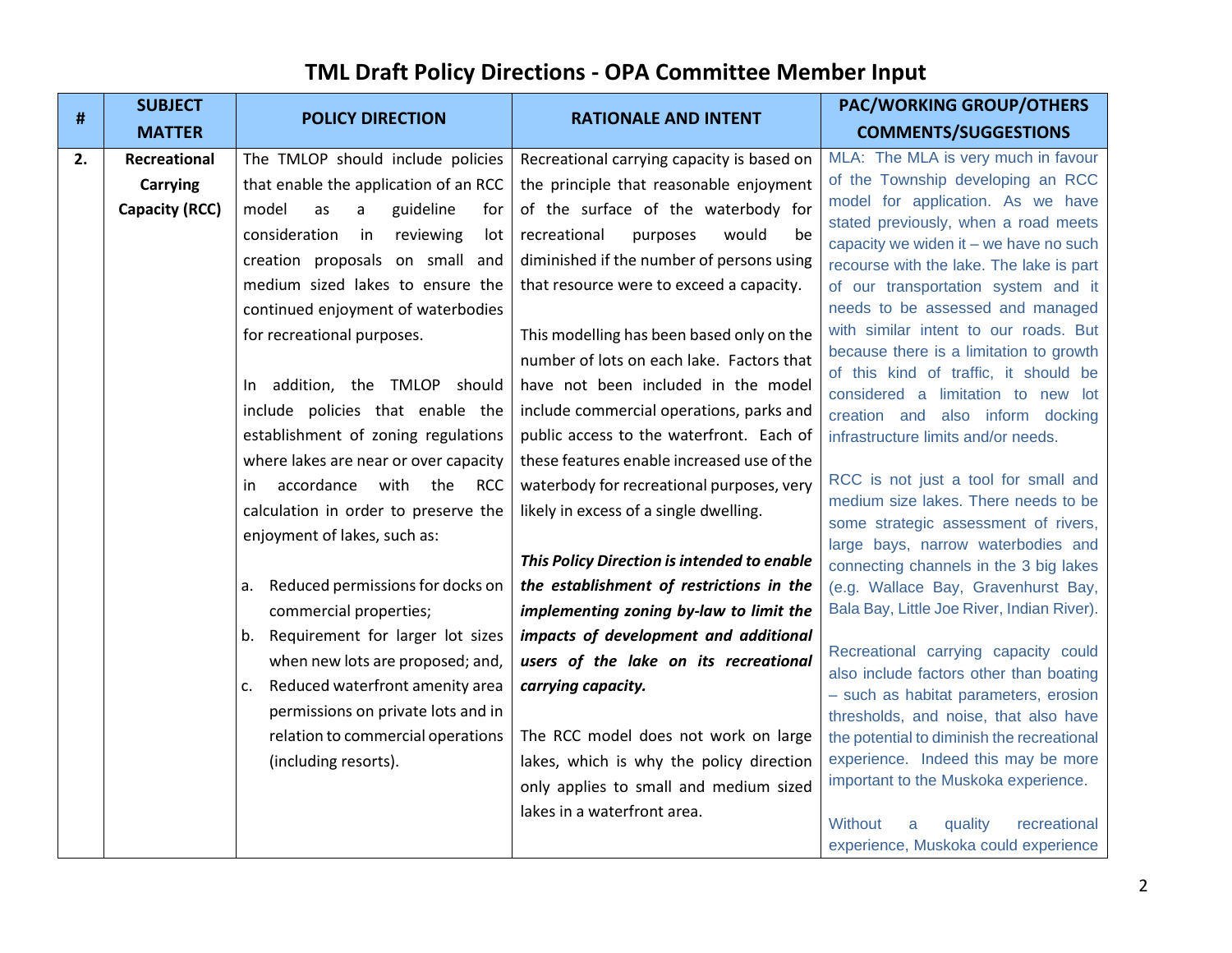| #  | <b>SUBJECT</b>  | <b>POLICY DIRECTION</b>                 | <b>RATIONALE AND INTENT</b>                 | <b>PAC/WORKING GROUP/OTHERS</b>                                                 |
|----|-----------------|-----------------------------------------|---------------------------------------------|---------------------------------------------------------------------------------|
|    | <b>MATTER</b>   |                                         |                                             | <b>COMMENTS/SUGGESTIONS</b>                                                     |
|    |                 |                                         |                                             | a loss of tourism/recreational market<br>share as well as the loss of defining  |
|    |                 |                                         |                                             | character and sense of place.                                                   |
| 3. | <b>Flooding</b> | The TMLOP should include policies       | In the last three years, the TML has        | The MLA supports policy<br>MLA:                                                 |
|    | hazards on      | that address flooding to reduce the     | experienced two flooding events (2017       | inclusion to direct development away                                            |
|    | lakes           | risk to public health, safety and       | and 2019) that are considered to be one     | from the floodplain and manage that<br>which is currently in the floodplain. In |
|    |                 | property damage that:                   | hundred year storms. These events           | putting "Environment First" policy                                              |
|    |                 | a. Recognize the impact of climate      | caused considerable damage to many of       | should<br>prohibit<br>installation<br>of                                        |
|    |                 | change on seasonal flooding in          | the boathouses in the TML as well as other  | components of septic systems below                                              |
|    |                 | Muskoka and encourage best              | dwelling units and businesses that had not  | the recently updated floodplain as                                              |
|    |                 | practices<br>management<br>for          | previously been adversely affected by       | mapped.                                                                         |
|    |                 | stormwater management<br>and            | flooding events.                            | We agree with policy directions as to                                           |
|    |                 | low impact design;                      |                                             | what is allowed within the floodplain as                                        |
|    |                 | Prohibit uses beyond the storage<br>b.  | The PPS requires municipalities to direct   | uses and prohibition of hazardous                                               |
|    |                 | of boats and non-hazardous              | development away from areas of natural      | materials and large appliances. The                                             |
|    |                 | boating equipment in the first          | or human-made hazards where there is an     | proliferation of main floor living spaces                                       |
|    |                 | storey of boathouses;                   | unacceptable risk to public health or       | in boat houses has led TML to have to                                           |
|    |                 | Prohibit large appliances such as<br>c. | safety or of property damage, and not       | propose limitations.                                                            |
|    |                 | washing machines, dryers, fridges       | create new or aggravate existing hazards.   | Like septic mitigation however they are                                         |
|    |                 | and stoves within boathouses;           |                                             | only as good as their implementation.                                           |
|    |                 | d. Prohibit storage of any kind of      | This Policy Direction is intended to enable | Implementation may only be as good as                                           |
|    |                 | hazardous materials within 30           | the consideration of new zoning             | inspection and potential penalties for                                          |
|    |                 | metres of the shoreline or within       | regulations in the implementing zoning      | non-compliance. Therefore, the policy                                           |
|    |                 | 0.5 metres of the flood elevation       | by-law to reduce the impacts of flooding    | regime must be accompanied by<br>measures to ensure adherence to the            |
|    |                 | determined by the floodplain            | events on property and lake system          | approved plans.                                                                 |
|    |                 | mapping; and,                           | health.                                     |                                                                                 |
|    |                 | e. Require Site Plan Approval for       |                                             | The districts new flood plain mapping                                           |
|    |                 | expanded<br>or<br>every<br>new          |                                             | needs to be the foundation for the                                              |
|    |                 | boathouse, and requiring as a           |                                             | policy.                                                                         |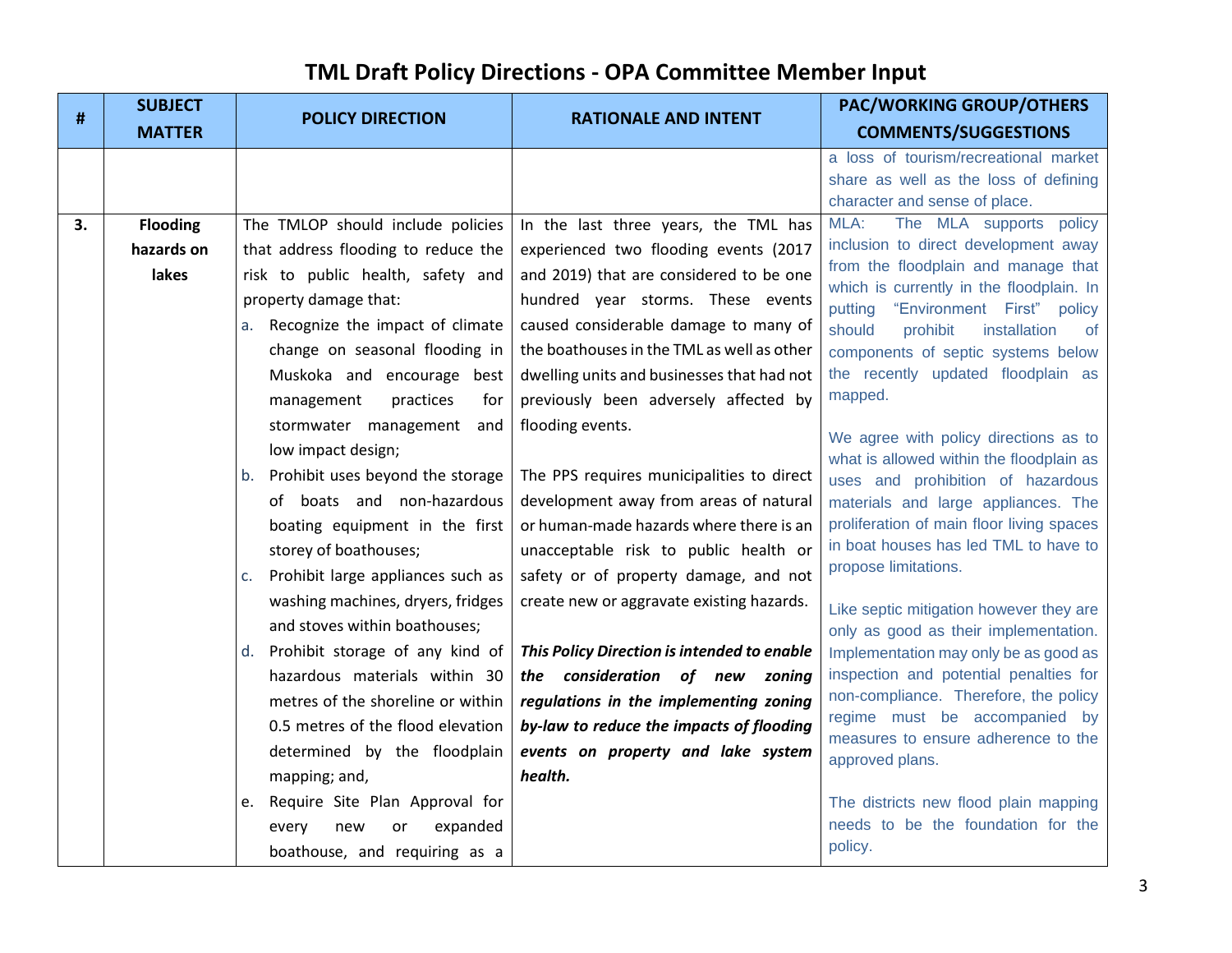| #  | <b>SUBJECT</b><br><b>MATTER</b> | <b>POLICY DIRECTION</b>                                                                                                                                                       | <b>RATIONALE AND INTENT</b>                                                                                                                                                     | <b>PAC/WORKING GROUP/OTHERS</b><br><b>COMMENTS/SUGGESTIONS</b>                                                                                                                                                                                                                                                                                                                                                                                                                                                                                                                                                                                                  |
|----|---------------------------------|-------------------------------------------------------------------------------------------------------------------------------------------------------------------------------|---------------------------------------------------------------------------------------------------------------------------------------------------------------------------------|-----------------------------------------------------------------------------------------------------------------------------------------------------------------------------------------------------------------------------------------------------------------------------------------------------------------------------------------------------------------------------------------------------------------------------------------------------------------------------------------------------------------------------------------------------------------------------------------------------------------------------------------------------------------|
| 4. | <b>Protection of</b>            | condition of site plan approval,<br>acknowledgement from the<br>owner that the boathouse may be<br>impacted by future flooding<br>events.<br>The TMLOP should incorporate the | The MOP contains excellent policies and                                                                                                                                         | MLA: Natural heritage is the foundation                                                                                                                                                                                                                                                                                                                                                                                                                                                                                                                                                                                                                         |
|    | <b>Natural</b>                  | natural heritage policies and mapping                                                                                                                                         | mapping of natural heritage features. The                                                                                                                                       | and embody<br>Muskoka<br>the<br>0f                                                                                                                                                                                                                                                                                                                                                                                                                                                                                                                                                                                                                              |
|    | Heritage                        | from the MOP and also include                                                                                                                                                 | MOP also contains specific policies on how                                                                                                                                      | environment first philosophy. There are<br>many types of natural heritage that                                                                                                                                                                                                                                                                                                                                                                                                                                                                                                                                                                                  |
|    | <b>Features</b>                 | policies that enable the Township to                                                                                                                                          | an Environmental Impact Study should be                                                                                                                                         | make up the character of Muskoka.                                                                                                                                                                                                                                                                                                                                                                                                                                                                                                                                                                                                                               |
|    |                                 | identify locally significant features                                                                                                                                         | undertaken and has other policies related                                                                                                                                       | Provincially significant features are                                                                                                                                                                                                                                                                                                                                                                                                                                                                                                                                                                                                                           |
|    |                                 | through more detailed studies and                                                                                                                                             | to the consideration of the cumulative                                                                                                                                          | required to be protected. Locally                                                                                                                                                                                                                                                                                                                                                                                                                                                                                                                                                                                                                               |
|    |                                 | mapping.                                                                                                                                                                      | impacts.<br>This Policy Direction is intended to enable<br>to Township to consider the protection of<br>locally significant features through the<br>development review process. | significant features should also be<br>protected as well a natural heritage<br>system that links all the features<br>together so that they can continue to<br>function as intended. The features that<br>are important around our rivers and<br>lakes - trees, shorelines, wetlands and<br>rock outcrops, for example, deserve<br>policy recognizing their special status.<br>Policy should be developed that<br>captures all the features to be valued in<br>Muskoka (e.g tree protection, shoreline<br>buffers, wetlands, large forest blocks).<br>TML should develop a natural heritage<br>system to guide protection and<br>management of all the features. |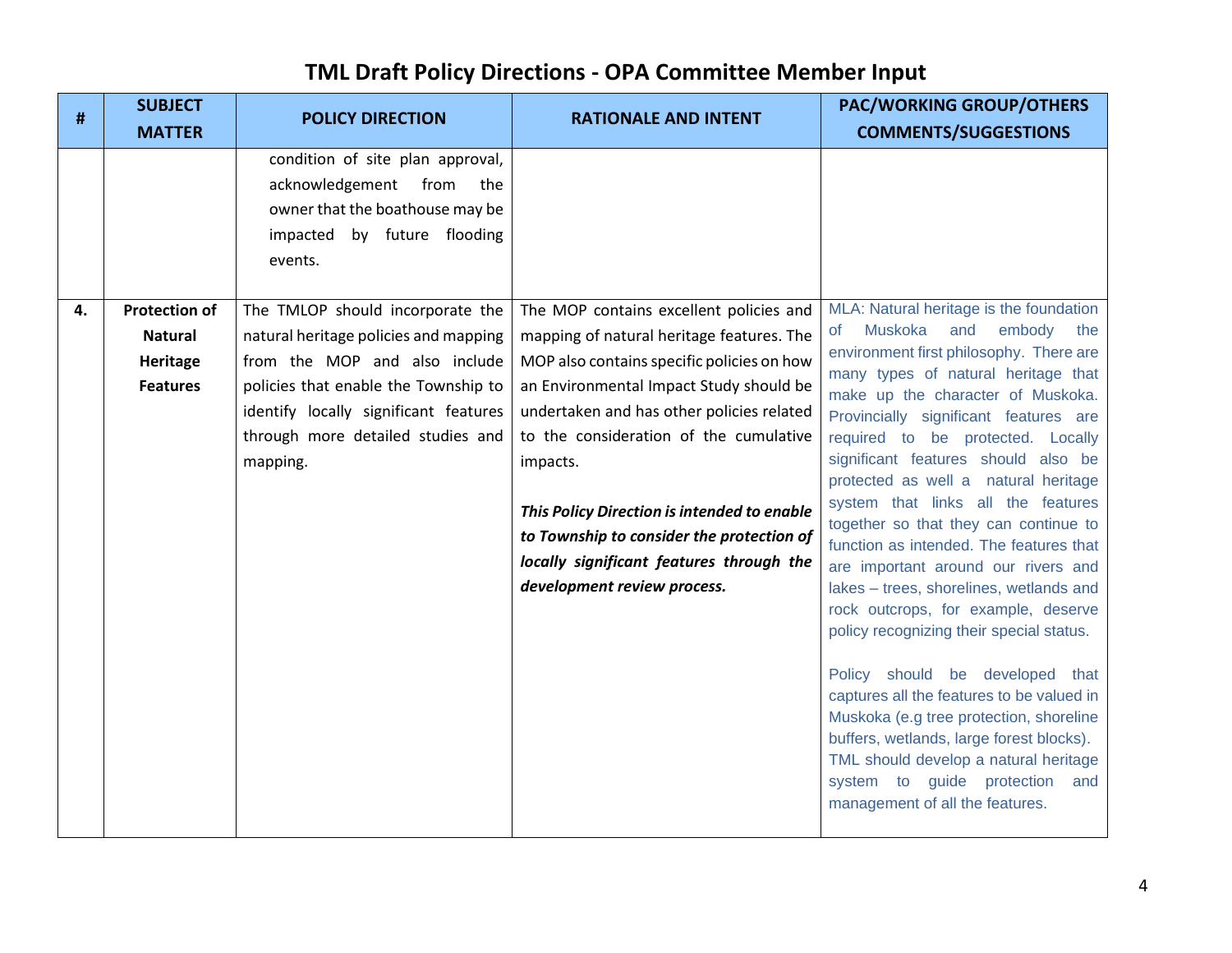| #  | <b>SUBJECT</b>                                       | <b>POLICY DIRECTION</b>                                                                                                                                                                                                                                                                                                                                                                                                                                                                                                         | <b>RATIONALE AND INTENT</b>                                                                                                                                                                                                                                                                                                                                                                                                                  | <b>PAC/WORKING GROUP/OTHERS</b>                                                                                                                                                                                                                                                                                                                                                                                                                                                                                                                                                                                                                                                                                                                 |
|----|------------------------------------------------------|---------------------------------------------------------------------------------------------------------------------------------------------------------------------------------------------------------------------------------------------------------------------------------------------------------------------------------------------------------------------------------------------------------------------------------------------------------------------------------------------------------------------------------|----------------------------------------------------------------------------------------------------------------------------------------------------------------------------------------------------------------------------------------------------------------------------------------------------------------------------------------------------------------------------------------------------------------------------------------------|-------------------------------------------------------------------------------------------------------------------------------------------------------------------------------------------------------------------------------------------------------------------------------------------------------------------------------------------------------------------------------------------------------------------------------------------------------------------------------------------------------------------------------------------------------------------------------------------------------------------------------------------------------------------------------------------------------------------------------------------------|
|    | <b>MATTER</b>                                        |                                                                                                                                                                                                                                                                                                                                                                                                                                                                                                                                 |                                                                                                                                                                                                                                                                                                                                                                                                                                              | <b>COMMENTS/SUGGESTIONS</b>                                                                                                                                                                                                                                                                                                                                                                                                                                                                                                                                                                                                                                                                                                                     |
| 5. | <b>Cumulative</b><br>Environmental<br><b>Impacts</b> | The TMLOP should include policies<br>that require consideration of the<br>cumulative impacts of small-scale<br>development on the environment,<br>but not limited to<br>such as<br>consideration of the physical, natural<br>and social environment and the<br>mechanism to monitor cumulative<br>impacts to ensure that over time,<br>multiple minor impacts do not end up<br>having a significant impact on the<br>natural environment.                                                                                       | The TMLOP currently contains well-<br>written environmental policies, and they<br>do enable small-scale impacts for<br>individual developments to be mitigated<br>to the greatest extent possible. However,<br>the TMLOP does not fully consider the<br>cumulative impacts of many very small<br>impacts associated with development.<br>This Policy Direction is intended to<br>incorporate policies on cumulative<br>impacts in the TMLOP. | MLA: Policies that address cumulative<br>environmental impacts have the MLA's<br>full support to protect our physical,<br>natural and social environment.                                                                                                                                                                                                                                                                                                                                                                                                                                                                                                                                                                                       |
| 6. | Watershed<br><b>Planning</b>                         | The TMLOP should reference the<br>watershed planning policies in the<br>MOP and include policies that provide<br>guidance on matters that need to be<br>for<br>considered<br>development<br>applications to ensure that the quality<br>and quantity of water is protected,<br>such as:<br>a. Minimizing potential negative<br>including<br>impacts,<br>cross-<br>jurisdictional<br>and<br>cross-<br>watershed impacts;<br>b. Maintaining linkages and related<br>functions among groundwater<br>features, hydrologic functions, | The MOP contains extensive policies on<br>watershed planning.<br>The Policy Direction is intended to enable<br>the development of more detailed<br>policies in the TMLOP to support lake<br>system health<br>and<br>the<br>general<br>environment.                                                                                                                                                                                           | MLA: The MLA strongly supports this<br>policy direction. TML policies should go<br>further elaborate on those in the MOP.<br>The watershed is the logical unit by<br>which to monitor, protect and manage<br>the environment. To protect the lakes,<br>one cannot take the watershed out of<br>the water $-$ the characteristics of the<br>land and what happens on the land is of<br>great influence on the quality and<br>quantity of water and habitats.<br>decades,<br>watershed-based<br>For<br>also<br>called<br>planning,<br>integrated<br>watershed management (IWM) has<br>been used to characterize<br>the<br>environmental<br>conditions<br>in.<br>a<br>watershed, predict future conditions<br>under various scenarios, and develop |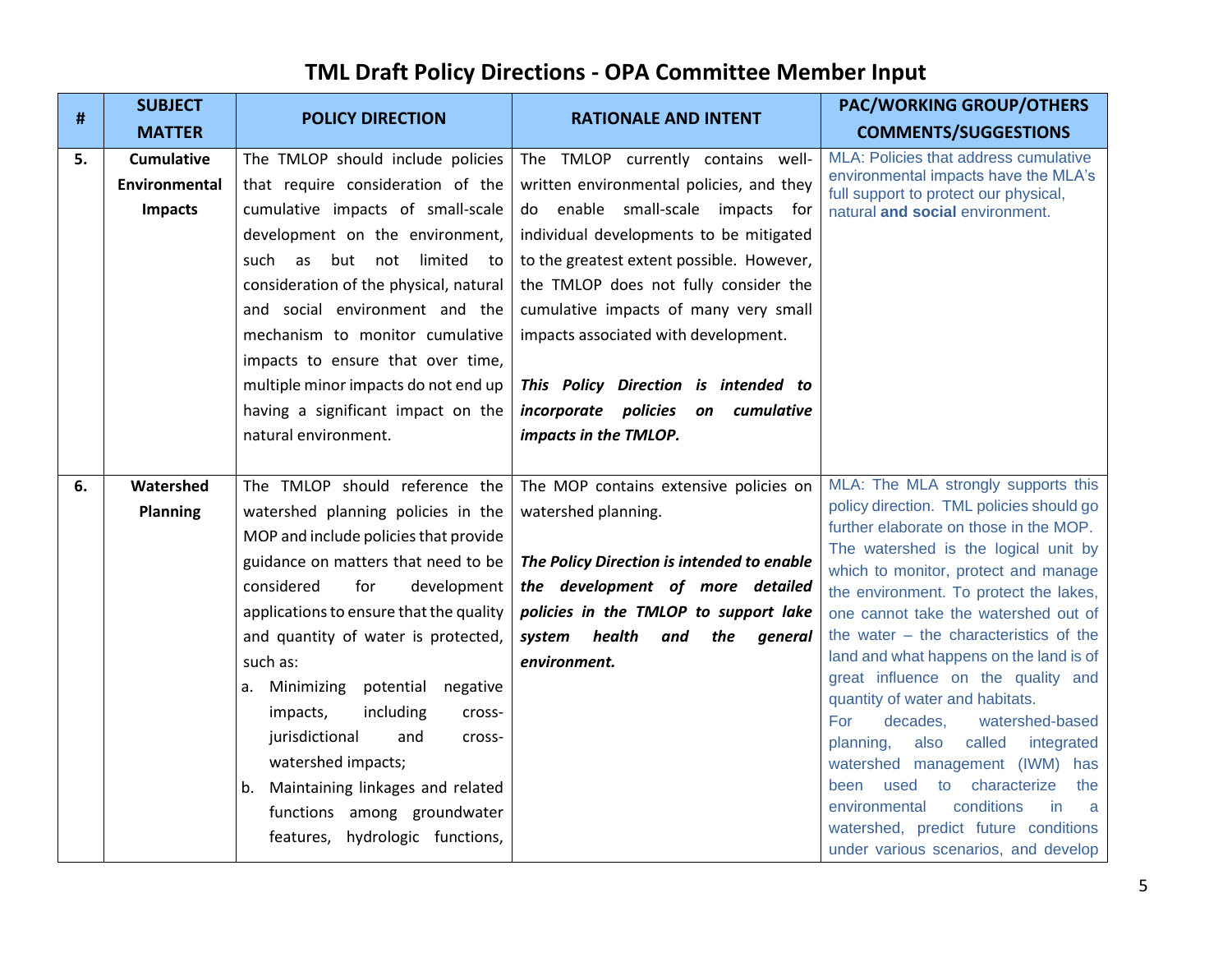| #  | <b>SUBJECT</b><br><b>MATTER</b> | <b>POLICY DIRECTION</b>                                                                                                                                                                               | <b>RATIONALE AND INTENT</b>                                                                                                                                                                                                                                      | <b>PAC/WORKING GROUP/OTHERS</b><br><b>COMMENTS/SUGGESTIONS</b>                                                                                                                                                                                                                                                                                                                                                                                    |
|----|---------------------------------|-------------------------------------------------------------------------------------------------------------------------------------------------------------------------------------------------------|------------------------------------------------------------------------------------------------------------------------------------------------------------------------------------------------------------------------------------------------------------------|---------------------------------------------------------------------------------------------------------------------------------------------------------------------------------------------------------------------------------------------------------------------------------------------------------------------------------------------------------------------------------------------------------------------------------------------------|
|    |                                 | natural heritage features and<br>areas, and surface water features<br>(including shoreline areas); and,                                                                                               |                                                                                                                                                                                                                                                                  | plans for protection, management and<br>restoration, as appropriate. It shares<br>the work with all those who have the                                                                                                                                                                                                                                                                                                                            |
|    |                                 | Ensuring<br>stormwater<br>c.<br>management practices minimize<br>volumes<br>stormwater<br>and<br>contaminant loads, and maintain<br>increase the extent of<br>or<br>vegetative and pervious surfaces. |                                                                                                                                                                                                                                                                  | ability to assess and manage the<br>responses, whether through official<br>plans,<br>development<br>agreements,<br>monitoring,<br>infrastructure<br>or<br>improvements, for example.<br>The MLA has encouraged the Muskoka<br>Watershed<br>Advisory Group<br>to<br>incorporate<br>watershed<br>planning<br>recommendations into their report and<br>we encourage TML to embed these<br>principles into this plan for application at<br>any scale. |
|    |                                 |                                                                                                                                                                                                       |                                                                                                                                                                                                                                                                  | Further, the principles of watershed<br>planning can and should be applied as<br>a requirement of major development -<br>meaning comprehensive planning<br>and integrated analysis.                                                                                                                                                                                                                                                               |
| 7. | <b>The Community</b>            | The TMLOP should establish policies                                                                                                                                                                   | A CPPS could be a useful tool to address                                                                                                                                                                                                                         | MLA: The MLA is concerned the                                                                                                                                                                                                                                                                                                                                                                                                                     |
|    | <b>Planning Permit</b>          | that would enable the use of a                                                                                                                                                                        | environmental<br>through<br>concerns                                                                                                                                                                                                                             | <b>Community Planning Permit System in</b><br>waterfront areas. While we understand                                                                                                                                                                                                                                                                                                                                                               |
|    | <b>System and</b>               | Community Planning Permit System                                                                                                                                                                      | regulating land use and site conditions                                                                                                                                                                                                                          | that the Policy Direction enables the                                                                                                                                                                                                                                                                                                                                                                                                             |
|    | waterfront                      | in the Waterfront areas of the                                                                                                                                                                        | particularly along waterfronts where such                                                                                                                                                                                                                        | establishment of a CPPS at a future<br>date, without a better understanding of                                                                                                                                                                                                                                                                                                                                                                    |
|    | areas                           | Township.                                                                                                                                                                                             | issues may be of concern and greater<br>control and flexibility is desirable. Tree<br>planting and site alteration, as an<br>example, can be controlled through a<br>CPPS. In order to establish a CPPS, a policy<br>framework in the Official Plan is required. | how it would really work, the MLA does<br>not support developing this permit<br>system. We understand that it will incur<br>additional work for staff and eliminate<br>public input on certain applications and<br>that it has not been widely adopted in<br>other municipalities.                                                                                                                                                                |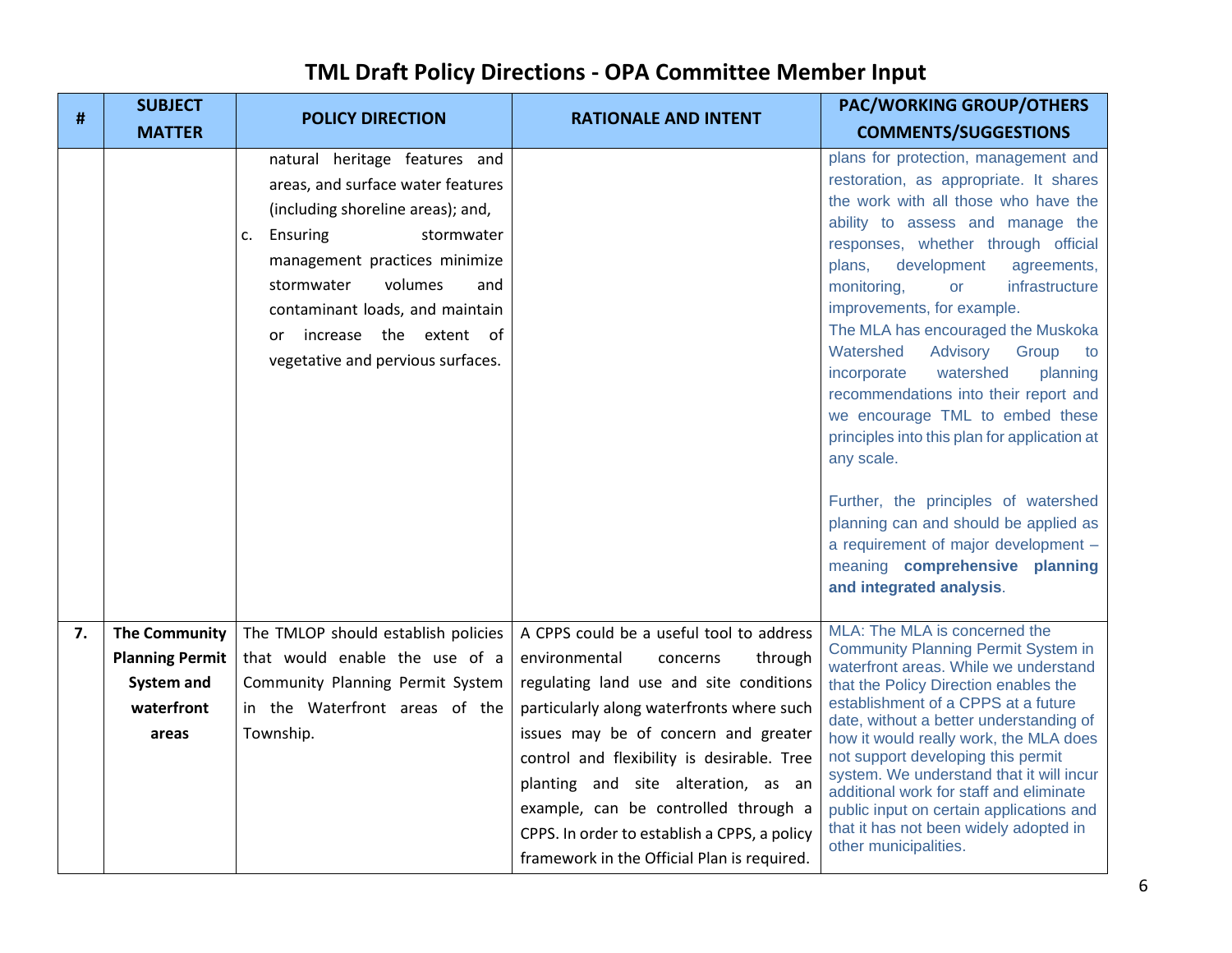| #  | <b>SUBJECT</b><br><b>MATTER</b>               | <b>POLICY DIRECTION</b>                                                                                                                                                                                                                                                                                                                                                                                                                                                                                                                                                                | <b>RATIONALE AND INTENT</b>                                                                                                                                                                                                                                                                                                                                                                                                                                                                                                                                                             | <b>PAC/WORKING GROUP/OTHERS</b><br><b>COMMENTS/SUGGESTIONS</b>                                                                                                                                                                                                                                                                                                                                                                                                                                                                                                                                       |
|----|-----------------------------------------------|----------------------------------------------------------------------------------------------------------------------------------------------------------------------------------------------------------------------------------------------------------------------------------------------------------------------------------------------------------------------------------------------------------------------------------------------------------------------------------------------------------------------------------------------------------------------------------------|-----------------------------------------------------------------------------------------------------------------------------------------------------------------------------------------------------------------------------------------------------------------------------------------------------------------------------------------------------------------------------------------------------------------------------------------------------------------------------------------------------------------------------------------------------------------------------------------|------------------------------------------------------------------------------------------------------------------------------------------------------------------------------------------------------------------------------------------------------------------------------------------------------------------------------------------------------------------------------------------------------------------------------------------------------------------------------------------------------------------------------------------------------------------------------------------------------|
|    |                                               |                                                                                                                                                                                                                                                                                                                                                                                                                                                                                                                                                                                        | This Policy Direction is intended to enable<br>the establishment of a CPPS at a future<br>date and the pros and cons of such a<br>system can be considered at the time the<br>implementing zoning by-law is updated.<br>While this Policy Direction focuses on the<br>waterfront area, the CPPS can be applied<br>Township-wide if deemed appropriate.                                                                                                                                                                                                                                  | We would need to see how this<br>process would really work in the TML<br>context. More information would be<br>needed to move ahead with this. We<br>would welcome more information and<br>time to engage in fulsome discussion<br>of this item.                                                                                                                                                                                                                                                                                                                                                     |
|    |                                               |                                                                                                                                                                                                                                                                                                                                                                                                                                                                                                                                                                                        | <b>GROWTH MANAGEMENT</b>                                                                                                                                                                                                                                                                                                                                                                                                                                                                                                                                                                |                                                                                                                                                                                                                                                                                                                                                                                                                                                                                                                                                                                                      |
| 8. | Intensification<br>in Urban<br><b>Centres</b> | The TMLOP should delineate the<br>built-up area for Bala and Port Carling<br>on a map, establish an intensification<br>target and include policies that<br>address the desired form and design<br>of new development in these Urban<br>Centres<br>implement<br>to<br>the<br>requirements of the MOP. These<br>policies should provide guidance on:<br>a. The range of uses that are<br>permitted;<br>b. The need to preserve existing<br>character;<br>infill<br>c. Compatible<br>and<br>intensification development;<br>Urban design requirements;<br>d.<br>e. Architectural control; | The current policies for urban design are<br>very general in nature and could be<br>enhanced to provide clear direction on the<br>type of urban design that is expected and<br>desired within Port Carling and Bala.<br>Port Carling and Bala represent the best<br>opportunities to provide attainable<br>housing in complete communities.<br>This Policy Direction is intended to enable<br>the development of more detailed<br>policies than exist currently in the TMLOP<br>to both guide and encourage additional<br>development and redevelopment in the<br><b>Urban Centres.</b> | MLA: The MLA is supportive of this<br>policy direction. Care needs to be<br>taken to maintain the character of the<br>towns that are the heart of our<br>communities and tourism industry.<br>We note that policies addressing<br>character, architectural considerations,<br>built and cultural heritage protection as<br>well as archaeological resources have<br>not been included in the workbook.<br>There should be policy direction on<br>these character-defining items in urban<br>centres, communities, rural areas and<br>the waterfront as there were in the past<br>two Official Plans. |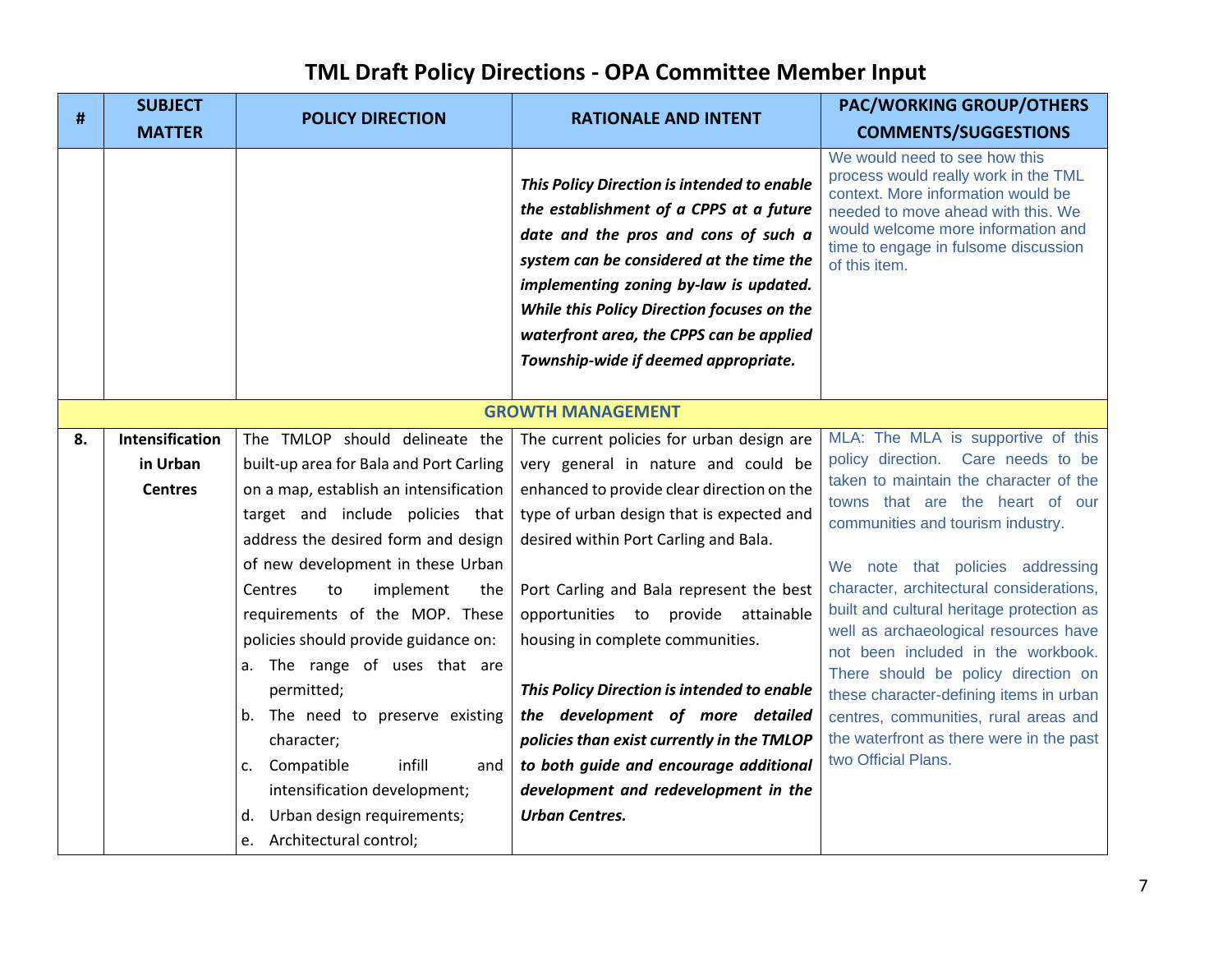| #  | <b>SUBJECT</b>   | <b>POLICY DIRECTION</b>                                                                                                                                                    | <b>RATIONALE AND INTENT</b>                 | <b>PAC/WORKING GROUP/OTHERS</b>    |
|----|------------------|----------------------------------------------------------------------------------------------------------------------------------------------------------------------------|---------------------------------------------|------------------------------------|
|    | <b>MATTER</b>    |                                                                                                                                                                            |                                             | <b>COMMENTS/SUGGESTIONS</b>        |
|    |                  | Parkland and trails; and,<br>f.                                                                                                                                            |                                             |                                    |
|    |                  | Policies that apply to specific<br>g.                                                                                                                                      |                                             |                                    |
|    |                  | areas, if required, such as the                                                                                                                                            |                                             |                                    |
|    |                  | downtown core, mixed use areas                                                                                                                                             |                                             |                                    |
|    |                  | and/or employment areas.                                                                                                                                                   |                                             |                                    |
| 9. | Development in   | The TMLOP should identify the                                                                                                                                              | Defining specific land use designations in  | MLA: The MLA is supportive of this |
|    | <b>Community</b> | boundaries of the Community Areas                                                                                                                                          | the Community areas will reduce future      | policy direction.                  |
|    | Areas            | on a map as required by the MOP and                                                                                                                                        | land use conflicts and provide greater      |                                    |
|    |                  | include policies and mapping for the                                                                                                                                       | certainty for existing<br>and<br>future     |                                    |
|    |                  | Community Areas that:                                                                                                                                                      | landowners.                                 |                                    |
|    |                  | a. Identify permitted uses;                                                                                                                                                |                                             |                                    |
|    |                  | b. Establish the expected type of                                                                                                                                          | This Policy Direction is intended to enable |                                    |
|    |                  | growth (limited infill and minor                                                                                                                                           | the development of more detailed            |                                    |
|    |                  | rounding<br>of<br>existing<br>out                                                                                                                                          | policies than exist currently in the TMLOP  |                                    |
|    |                  | development);                                                                                                                                                              | to provide for appropriate development      |                                    |
|    |                  | demonstration<br>Require<br>of<br>c.                                                                                                                                       | in the right locations in Community         |                                    |
|    |                  | adequate servicing to support                                                                                                                                              | Areas.                                      |                                    |
|    |                  | proposed development;                                                                                                                                                      |                                             |                                    |
|    |                  | d. Establish a minimum lot area                                                                                                                                            |                                             |                                    |
|    |                  | requirement that considers both                                                                                                                                            |                                             |                                    |
|    |                  | environmental<br>and<br>servicing<br>constraints;                                                                                                                          |                                             |                                    |
|    |                  |                                                                                                                                                                            |                                             |                                    |
|    |                  |                                                                                                                                                                            |                                             |                                    |
|    |                  |                                                                                                                                                                            |                                             |                                    |
|    |                  |                                                                                                                                                                            |                                             |                                    |
|    |                  |                                                                                                                                                                            |                                             |                                    |
|    |                  |                                                                                                                                                                            |                                             |                                    |
|    |                  | e. Address development such as the<br>mix<br>appropriate<br>0f<br>uses,<br>maximum or minimum permitted<br>densities,<br>protection<br>οf<br>neighbourhood character; and, |                                             |                                    |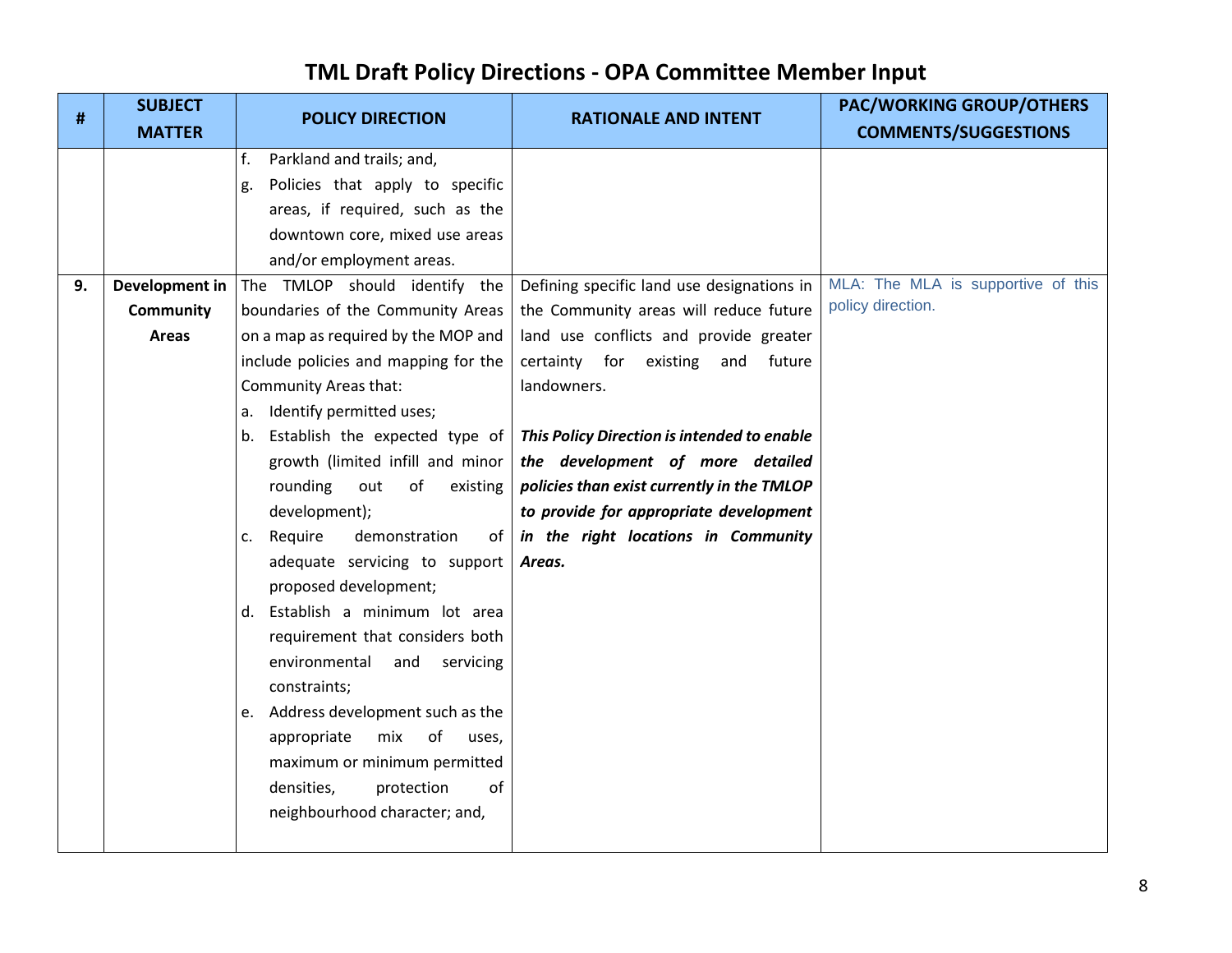| #   | <b>SUBJECT</b><br><b>MATTER</b> | <b>POLICY DIRECTION</b>                                            | <b>RATIONALE AND INTENT</b>                                                            | <b>PAC/WORKING GROUP/OTHERS</b><br><b>COMMENTS/SUGGESTIONS</b>                      |
|-----|---------------------------------|--------------------------------------------------------------------|----------------------------------------------------------------------------------------|-------------------------------------------------------------------------------------|
|     |                                 | f.<br>Divide some or all of the                                    |                                                                                        |                                                                                     |
|     |                                 | Community Areas into separate                                      |                                                                                        |                                                                                     |
|     |                                 | use designations<br>land<br>and                                    |                                                                                        |                                                                                     |
|     |                                 | policies, where warranted, to                                      |                                                                                        |                                                                                     |
|     |                                 | development<br>guide<br>in<br>the                                  |                                                                                        |                                                                                     |
|     |                                 | Community Areas of Milford Bay,                                    |                                                                                        |                                                                                     |
|     |                                 | Torrance, Windermere, Foots Bay                                    |                                                                                        |                                                                                     |
|     |                                 | and Glen Orchard.                                                  |                                                                                        |                                                                                     |
|     |                                 |                                                                    |                                                                                        |                                                                                     |
| 10. | <b>Rural lot</b>                | The TMLOP should include updated                                   | The current policies that apply to lot                                                 | MLA: The updated OP should establish<br>a target to limit growth in the rural areas |
|     | creation                        | and enhanced policies on rural lot                                 | creation in the TMLOP within the Rural                                                 | since there are already more than                                                   |
|     |                                 | creation that:                                                     | Area are complicated.                                                                  | sufficient rural lots available.                                                    |
|     |                                 | Move away from the current<br>а.                                   |                                                                                        |                                                                                     |
|     |                                 | policy framework that permits 2                                    | The TMLOP also currently establishes lot                                               |                                                                                     |
|     |                                 | new lots (plus the retained lot)<br>from every original 40-hectare | creation policies based on land holdings<br>and a specific date. This does not provide |                                                                                     |
|     |                                 | parcel of land to a policy                                         | for a rational<br>planning basis for                                                   |                                                                                     |
|     |                                 | framework<br>that<br>better                                        | considering the creation of new lots. As a                                             |                                                                                     |
|     |                                 | considers the merits of creating                                   | result, lots can be created in the rural area                                          |                                                                                     |
|     |                                 | lots in the location<br>new                                        | in areas where they would preferably not                                               |                                                                                     |
|     |                                 | proposed;                                                          | be created.                                                                            |                                                                                     |
|     |                                 | b. Are applied consistently across                                 |                                                                                        |                                                                                     |
|     |                                 | entire<br>Rural<br>the<br>Area                                     | The PPS and the MOP direct the majority                                                |                                                                                     |
|     |                                 | designation;                                                       | of growth to the serviced Urban Centres in                                             |                                                                                     |
|     |                                 | Include criteria such as the<br>$C_{\star}$                        | the TML. The total permanent population                                                |                                                                                     |
|     |                                 | physical and environmental                                         | growth in the TML is expected to be only                                               |                                                                                     |
|     |                                 | settings, access and delivery of                                   | 200 persons to the year 2036 and there                                                 |                                                                                     |
|     |                                 | services; and,                                                     | are currently 892 existing vacant lots with                                            |                                                                                     |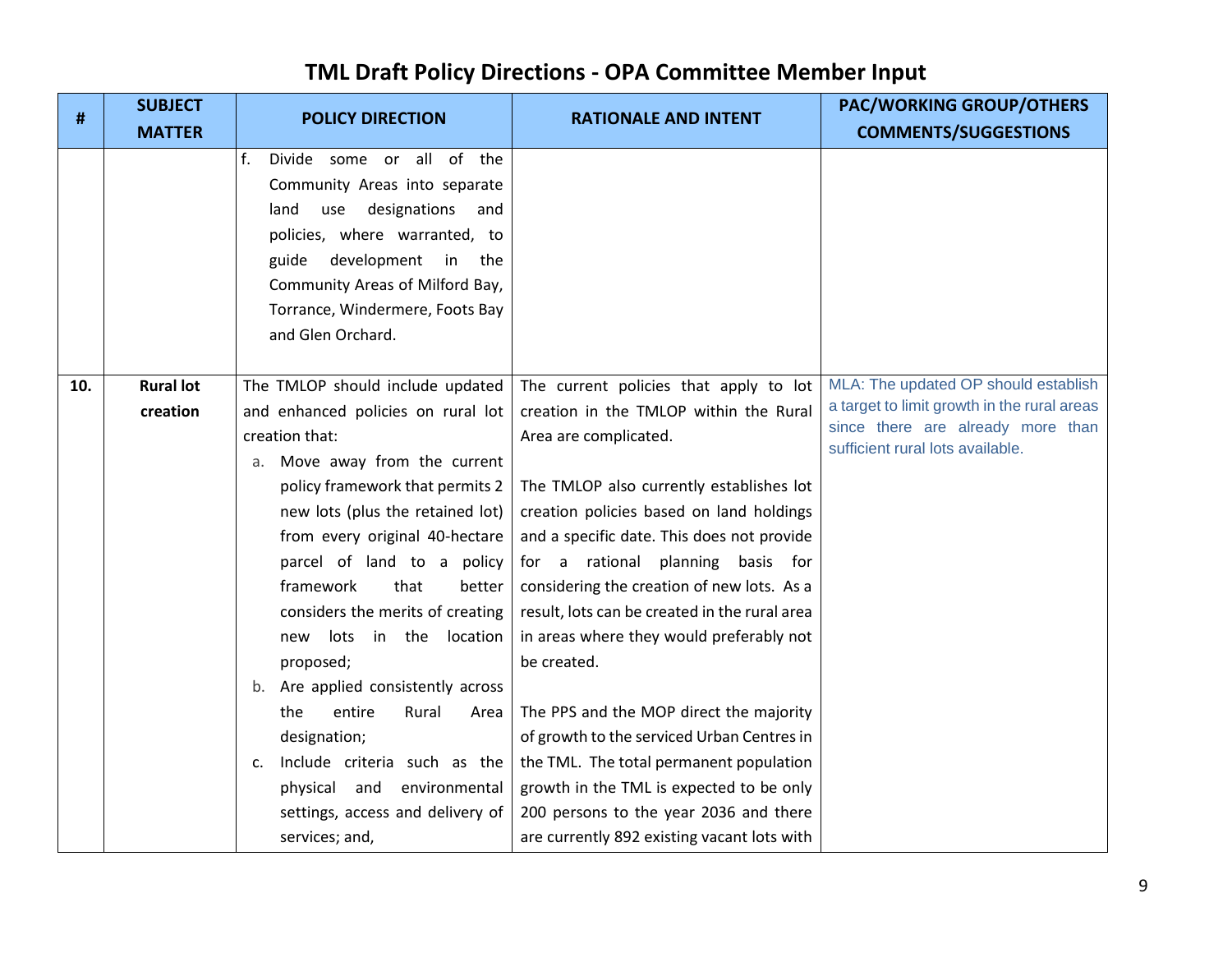| #   | <b>SUBJECT</b>    | <b>POLICY DIRECTION</b>                    | <b>RATIONALE AND INTENT</b>                   | <b>PAC/WORKING GROUP/OTHERS</b>    |
|-----|-------------------|--------------------------------------------|-----------------------------------------------|------------------------------------|
|     | <b>MATTER</b>     |                                            |                                               | <b>COMMENTS/SUGGESTIONS</b>        |
|     |                   | d. Establish a maximum number of           | year-round road access in the TML. This       |                                    |
|     |                   | lots that can be established in            | makes it difficult to justify the need for    |                                    |
|     |                   | the Rural area on an annual                | creating additional lots in the Rural area in |                                    |
|     |                   | basis as a form of control on lot          | order to meet growth targets.                 |                                    |
|     |                   | creation.                                  |                                               |                                    |
|     |                   |                                            | This Policy Direction is intended to further  |                                    |
|     |                   |                                            | limit rural lot creation in the TML and       |                                    |
|     |                   |                                            | establish enhanced criteria that consider     |                                    |
|     |                   |                                            | the merits of the application.                |                                    |
|     |                   |                                            |                                               |                                    |
| 11. | <b>Attainable</b> | <b>TMLOP</b><br>should<br>The<br>encourage | The District of Muskoka Housing Task          | MLA: The MLA is supportive of this |
|     | <b>Housing</b>    | attainable housing to implement            | Force identified a housing crisis in          | policy direction.                  |
|     |                   | directives of the PPS and the MOP by       | Muskoka. Local employers complain that        |                                    |
|     |                   | including policies that:                   | they cannot get staff because there is no     |                                    |
|     |                   | a. Direct priority intensification and     | place for them to live. There are an          |                                    |
|     |                   | infill sites to be pre-zoned to            | increasing number of homeless people in       |                                    |
|     |                   | permit higher densities (semi-             | the District of Muskoka. The TMLOP            |                                    |
|     |                   | detached,<br>townhouses<br>and             | needs to provide opportunities to develop     |                                    |
|     |                   | dwellings containing not more              | attainable housing and establish policies     |                                    |
|     |                   | than four residential units) in the        | and a basis for zoning regulations that will  |                                    |
|     |                   | Low density Residential Areas;             | reduce time, costs and uncertainty in         |                                    |
|     |                   | Update current policies on where<br>b.     | order to address this issue.                  |                                    |
|     |                   | secondary dwellings can be                 |                                               |                                    |
|     |                   | permitted in the Urban Centres,            | This Policy Direction is intended to enable   |                                    |
|     |                   | Community Areas and the Rural              | the development of enhanced policies          |                                    |
|     |                   | Area;                                      | and zoning by-law regulations that            |                                    |
|     |                   | Update current policies to permit,<br>c.   | support additional intensification and        |                                    |
|     |                   | where<br>appropriate,<br>the               | attainable housing.                           |                                    |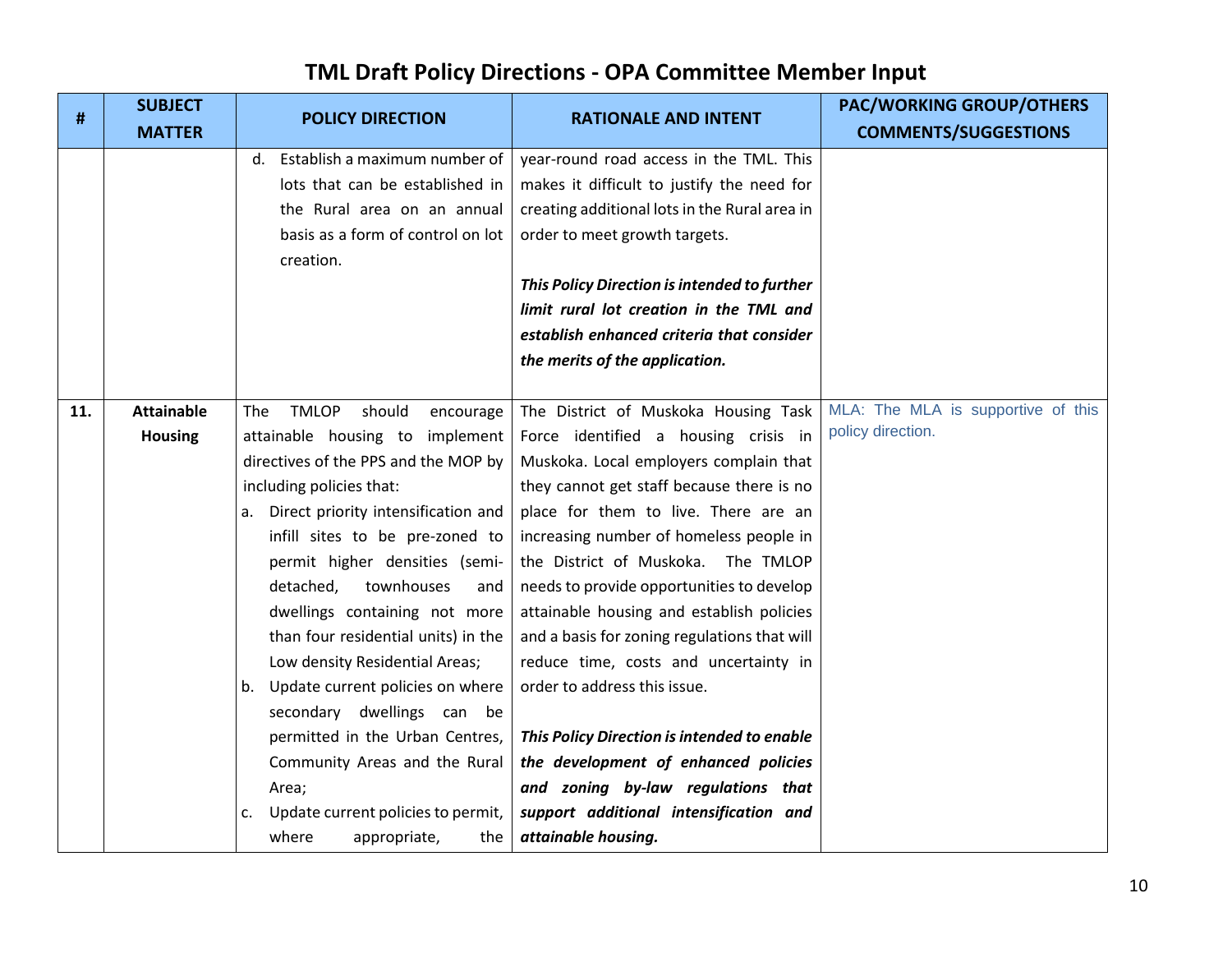| # | <b>SUBJECT</b><br><b>MATTER</b> | <b>POLICY DIRECTION</b>                                                                                                                                                                                                                                                                                                                                                                                         | <b>RATIONALE AND INTENT</b>                                                                                                                                                                                                                                                                                                                                                                                                                                                                                                                                                                                                                                                                                                                                                                                                                                                                                                      | <b>PAC/WORKING GROUP/OTHERS</b><br><b>COMMENTS/SUGGESTIONS</b> |
|---|---------------------------------|-----------------------------------------------------------------------------------------------------------------------------------------------------------------------------------------------------------------------------------------------------------------------------------------------------------------------------------------------------------------------------------------------------------------|----------------------------------------------------------------------------------------------------------------------------------------------------------------------------------------------------------------------------------------------------------------------------------------------------------------------------------------------------------------------------------------------------------------------------------------------------------------------------------------------------------------------------------------------------------------------------------------------------------------------------------------------------------------------------------------------------------------------------------------------------------------------------------------------------------------------------------------------------------------------------------------------------------------------------------|----------------------------------------------------------------|
|   |                                 | establishment of an additional<br>dwelling unit in addition to a<br>secondary dwelling unit in Urban<br>Centres only;<br>Direct the creation of attainable<br>d.<br>housing in the Urban Centres<br>where full municipal services are<br>available;<br>e. Enable the Township to complete<br>a Community Improvement Plan<br>to establish financial incentives<br>for the development of attainable<br>housing. | dwelling<br>Secondary<br>units<br>provide<br>opportunities for affordable housing. The<br>assumption is that these units can provide<br>relatively low-cost rental accommodation<br>to meet the needs for affordable and<br>attainable housing in the District. This<br>Policy Direction is intended to ensure that<br>the TMLOP permits these dwellings in<br>single detached, semi-detached and<br>rowhouse dwellings where appropriate.<br>This Policy Direction also requires the<br>consideration through policy of an<br>additional unit beyond the one permitted<br>secondary dwelling unit in accordance<br>with the recently enacted Bill 108.<br>The MOP and the current Official Plan do<br>not permit secondary dwelling units in the<br>Waterfront designation. It is highly likely<br>that secondary units in this designation<br>would not assist in providing affordable<br>housing and this is not recommended. |                                                                |
|   |                                 |                                                                                                                                                                                                                                                                                                                                                                                                                 | <b>ECONOMIC DEVELOPMENT</b>                                                                                                                                                                                                                                                                                                                                                                                                                                                                                                                                                                                                                                                                                                                                                                                                                                                                                                      |                                                                |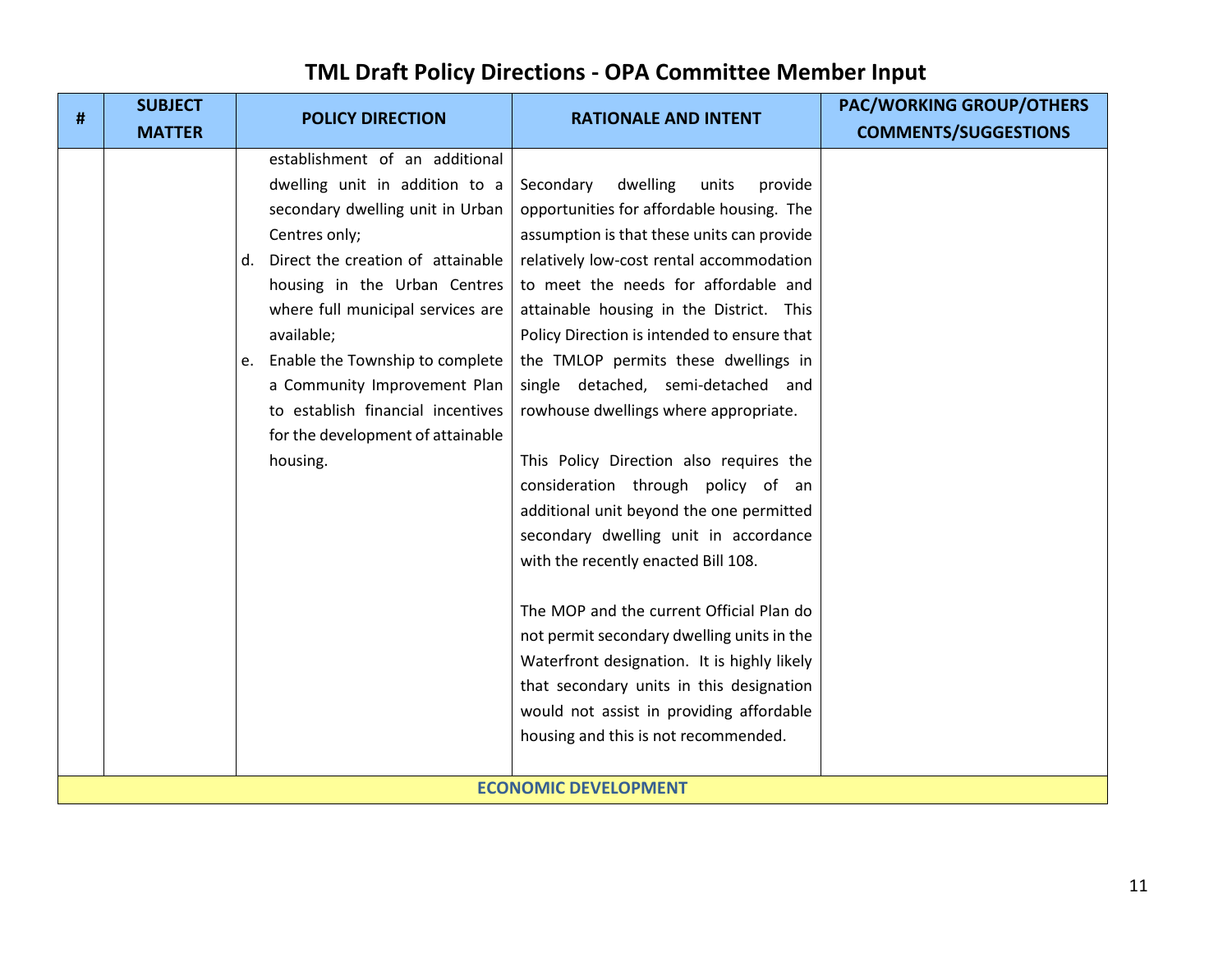| #   | <b>SUBJECT</b>      | <b>POLICY DIRECTION</b>                | <b>RATIONALE AND INTENT</b>                 | <b>PAC/WORKING GROUP/OTHERS</b>                                               |
|-----|---------------------|----------------------------------------|---------------------------------------------|-------------------------------------------------------------------------------|
|     | <b>MATTER</b>       |                                        |                                             | <b>COMMENTS/SUGGESTIONS</b>                                                   |
| 12. | <b>Rural</b>        | The TMLOP should include policies      | Construction and retail trade are critical  | MLA: The MLA is supportive of this                                            |
|     | contractor          | that permit and recognize the need     | contributors to the economy of the          | policy direction. These uses can be                                           |
|     | yards               | for contractor's yards and other       | District, which are both sectors that are   | highly disruptive to shoreline owners<br>yet an important service, similar to |
|     |                     | similar uses and policies that provide | supported primarily through the seasonal    | marinas.                                                                      |
|     |                     | guidance on where such uses should     | population and tourism within the District. |                                                                               |
|     |                     | and should not be located and other    | Most of the construction that is occurring  |                                                                               |
|     |                     | land use considerations such as        | in the TML is the construction and          |                                                                               |
|     |                     | screening to ensure that these uses    | reconstruction of waterfront dwellings.     |                                                                               |
|     |                     | are located in a manner that           |                                             |                                                                               |
|     |                     | minimizes the visual impact of these   | TML staff has indicated that there is a     |                                                                               |
|     |                     | uses. Consideration should be given    | need for contractor's yards within the      |                                                                               |
|     |                     | pre-designating<br>preferred<br>to     | rural areas and the TML is facing pressure  |                                                                               |
|     |                     | locations for these uses.              | when it comes to this type of use on        |                                                                               |
|     |                     |                                        | Highways 118 and 169.                       |                                                                               |
|     |                     |                                        |                                             |                                                                               |
|     |                     |                                        | This Policy Direction is intended to enable |                                                                               |
|     |                     |                                        | the development of an enhanced policy       |                                                                               |
|     |                     |                                        | framework to deal with matters such as      |                                                                               |
|     |                     |                                        | location<br>other<br>land<br>and<br>use     |                                                                               |
|     |                     |                                        | considerations such as screening.<br>The    |                                                                               |
|     |                     |                                        | pre-designation of these areas could also   |                                                                               |
|     |                     |                                        | be considered.                              |                                                                               |
|     |                     |                                        |                                             |                                                                               |
| 13. | <b>Agricultural</b> | The TMLOP should include a new         | TML is unique in the District in that there | MLA: The MLA is supportive of this<br>policy direction                        |
|     | <b>Uses</b>         | Agricultural Area designation and      | are large areas that have been maintained   |                                                                               |
|     |                     | include policies that:                 | as cleared agricultural lands throughout    | In addition, the updated Official Plan                                        |
|     |                     | a. Promotes<br>and<br>permits          | the Township, even though the soils are     | should include establishing a target for                                      |
|     |                     | agricultural uses; and                 | not ideal for agriculture and they would    | rural growth that implements PPS and                                          |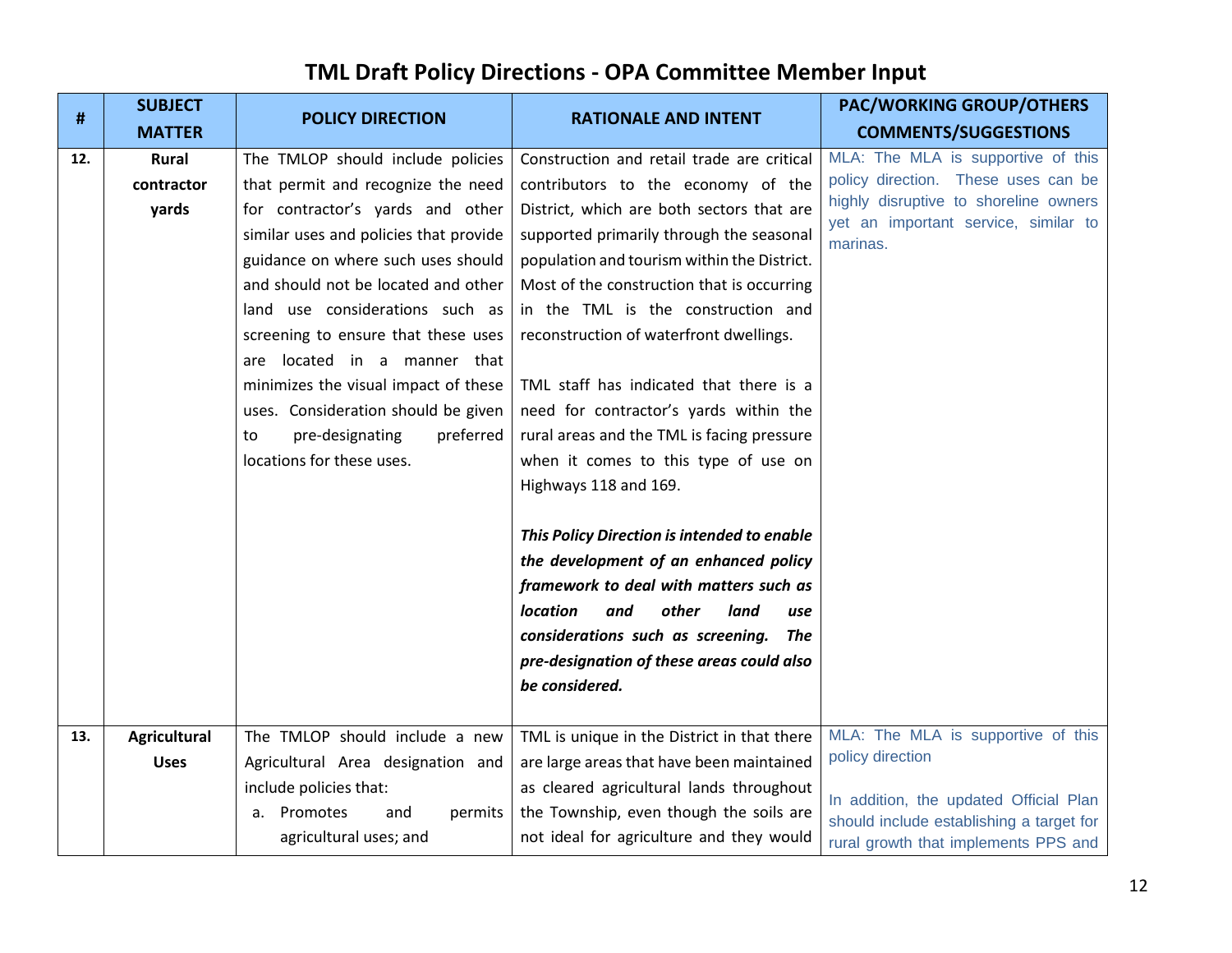| #   | <b>SUBJECT</b>        | <b>POLICY DIRECTION</b>                                                                   | <b>RATIONALE AND INTENT</b>                                                                                                                                                                                                                                               | <b>PAC/WORKING GROUP/OTHERS</b>                                                                                                                      |
|-----|-----------------------|-------------------------------------------------------------------------------------------|---------------------------------------------------------------------------------------------------------------------------------------------------------------------------------------------------------------------------------------------------------------------------|------------------------------------------------------------------------------------------------------------------------------------------------------|
|     | <b>MATTER</b>         |                                                                                           |                                                                                                                                                                                                                                                                           | <b>COMMENTS/SUGGESTIONS</b>                                                                                                                          |
|     |                       | Minimize<br>restricts<br>lot<br>b.<br>or<br>creation to protect lands for<br>agriculture. | not be considered prime agricultural<br>lands.<br>This Policy Direction is intended to<br>elevate the significance of agriculture in<br>the TMLOP and would restrict (or<br>minimize) lot creation in this area to<br>protect the primacy of agriculture in this<br>area. | the District OP in order to protect open<br>agricultural spaces and forested lands<br>important for the Muskoka environment<br>and watershed health. |
| 14. | <b>Permitted uses</b> | The TMLOP should permit agri-                                                             | Agri-tourism uses are becoming more                                                                                                                                                                                                                                       | No comments                                                                                                                                          |
|     | in Agricultural       | tourism and include policies that                                                         | popular and are encouraged by Provincial                                                                                                                                                                                                                                  |                                                                                                                                                      |
|     | and Rural areas       | support the establishment of home-                                                        | policy.                                                                                                                                                                                                                                                                   |                                                                                                                                                      |
|     |                       | based businesses in the Rural Area                                                        |                                                                                                                                                                                                                                                                           |                                                                                                                                                      |
|     |                       | Agricultural<br>and<br>Area<br>new                                                        | Home-based<br>often<br>business<br>are                                                                                                                                                                                                                                    |                                                                                                                                                      |
|     |                       | designation to promote economic                                                           | incubators for larger businesses. Statistics                                                                                                                                                                                                                              |                                                                                                                                                      |
|     |                       | development in these areas and                                                            | show that working from home of no fixed                                                                                                                                                                                                                                   |                                                                                                                                                      |
|     |                       | identify considerations for new<br>home-based businesses such as                          | place of work is a growing trend in<br>employment across the<br>Province.                                                                                                                                                                                                 |                                                                                                                                                      |
|     |                       | screening and setbacks, if required to                                                    | Significant changes to the PPS in 2014                                                                                                                                                                                                                                    |                                                                                                                                                      |
|     |                       | minimize the impact of these uses on                                                      | include providing more opportunities for                                                                                                                                                                                                                                  |                                                                                                                                                      |
|     |                       | adjacent uses.                                                                            | rural economic development. There are                                                                                                                                                                                                                                     |                                                                                                                                                      |
|     |                       |                                                                                           | few policies currently in the TMLOP that                                                                                                                                                                                                                                  |                                                                                                                                                      |
|     |                       |                                                                                           | provide guidance on where and under                                                                                                                                                                                                                                       |                                                                                                                                                      |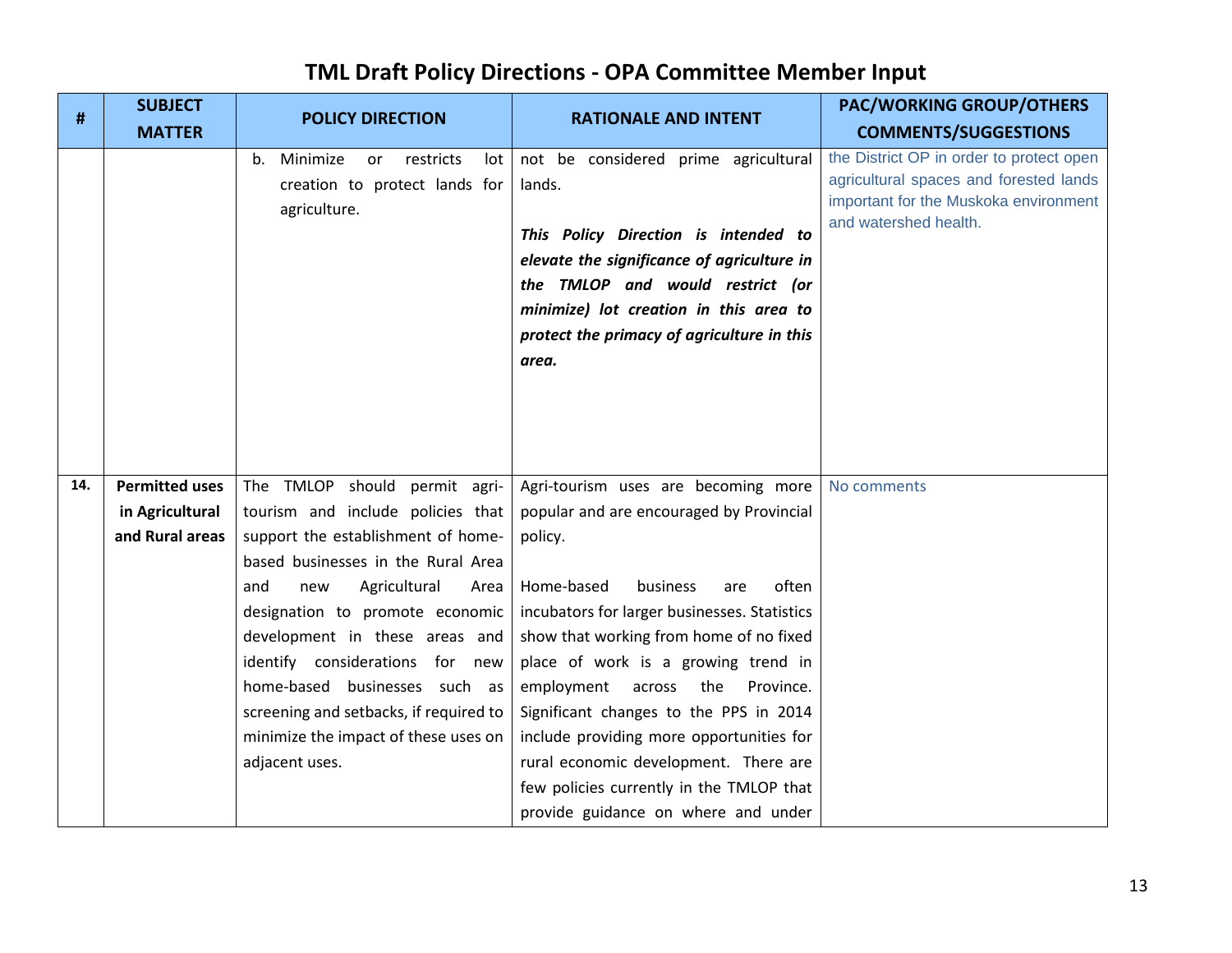| #   | <b>SUBJECT</b><br><b>MATTER</b> | <b>POLICY DIRECTION</b>                | <b>RATIONALE AND INTENT</b>                                                                                                                                                                                                                                                                          | <b>PAC/WORKING GROUP/OTHERS</b><br><b>COMMENTS/SUGGESTIONS</b>                                                                                                                                                                                 |
|-----|---------------------------------|----------------------------------------|------------------------------------------------------------------------------------------------------------------------------------------------------------------------------------------------------------------------------------------------------------------------------------------------------|------------------------------------------------------------------------------------------------------------------------------------------------------------------------------------------------------------------------------------------------|
|     |                                 |                                        | what conditions these types of uses<br>should be permitted.                                                                                                                                                                                                                                          |                                                                                                                                                                                                                                                |
|     |                                 |                                        | This Policy Direction is intended to enable<br>the development of enhanced policies<br>that supports these types of uses.                                                                                                                                                                            |                                                                                                                                                                                                                                                |
|     |                                 |                                        |                                                                                                                                                                                                                                                                                                      |                                                                                                                                                                                                                                                |
| 15. | <b>Short term</b>               | The TMLOP should include polices       | Short-term rentals are a form of economic                                                                                                                                                                                                                                                            | MLA: The MLA is supportive of this                                                                                                                                                                                                             |
|     | rentals                         | that enable the establishment of a     | activity. There were 2,656 properties in                                                                                                                                                                                                                                                             | policy direction<br>Short term rentals have become a                                                                                                                                                                                           |
|     |                                 | licensing system for short term rental | the District of Muskoka available for rent                                                                                                                                                                                                                                                           | polarizing issue in Muskoka and have                                                                                                                                                                                                           |
|     |                                 | accommodation.                         | through third-party on-line applications or                                                                                                                                                                                                                                                          | taken<br>the<br>place<br>οf<br>resort                                                                                                                                                                                                          |
|     |                                 |                                        | other brokers. In 2018 short-term rentals                                                                                                                                                                                                                                                            | accommodations.                                                                                                                                                                                                                                |
|     |                                 |                                        | accounted for a total of 171,698 night-                                                                                                                                                                                                                                                              | The Altus report done for the MJPSC                                                                                                                                                                                                            |
|     |                                 |                                        | stays.                                                                                                                                                                                                                                                                                               | notes that the Short-Term Rental                                                                                                                                                                                                               |
|     |                                 |                                        | Historically, the rental of cottages in the<br>summer time has occurred in most<br>cottage areas and has been an important<br>element to the economy of the District.<br>However, members of the public have<br>expressed concerns that there can be<br>serious social issues that are of concern to | segment<br>is<br>expected to<br>grow<br>significantly faster than Resorts and will<br>gain in market share at the expense of<br><b>Resorts</b><br>This needs to be managed.<br>Some<br>consistency should be sought between<br>municipalities. |
|     |                                 |                                        | neighbours when persons who have no<br>ties to the community utilize the property.                                                                                                                                                                                                                   |                                                                                                                                                                                                                                                |
|     |                                 |                                        |                                                                                                                                                                                                                                                                                                      |                                                                                                                                                                                                                                                |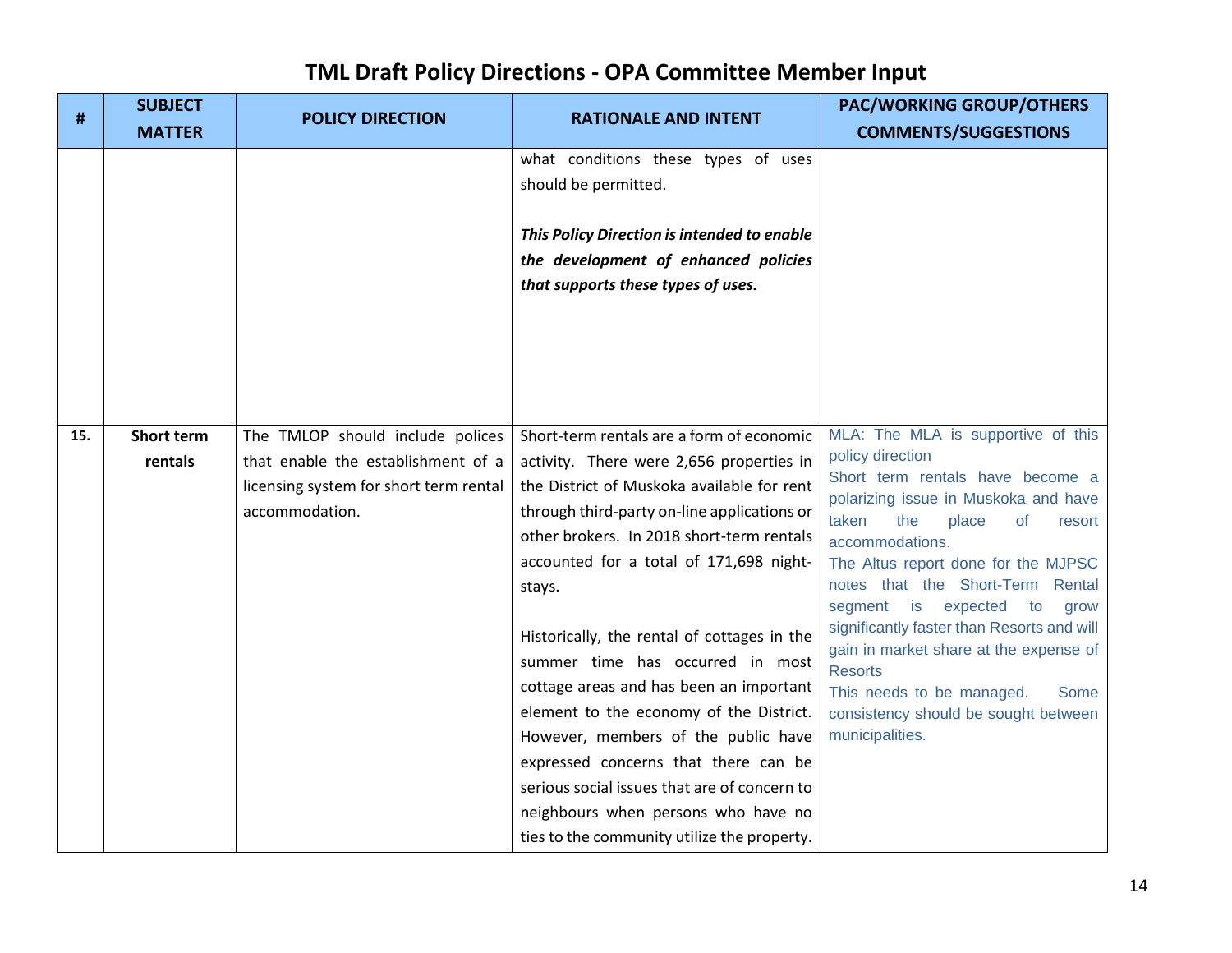| #   | <b>SUBJECT</b>         | <b>POLICY DIRECTION</b>               | <b>RATIONALE AND INTENT</b>                    | <b>PAC/WORKING GROUP/OTHERS</b>                                                |
|-----|------------------------|---------------------------------------|------------------------------------------------|--------------------------------------------------------------------------------|
|     | <b>MATTER</b>          |                                       |                                                | <b>COMMENTS/SUGGESTIONS</b>                                                    |
|     |                        |                                       | The issue becomes more significant when        |                                                                                |
|     |                        |                                       | the primary use of the home or cottage is      |                                                                                |
|     |                        |                                       | that of a rental unit.                         |                                                                                |
|     |                        |                                       |                                                |                                                                                |
|     |                        |                                       | This Policy Direction is intended to           |                                                                                |
|     |                        |                                       | support the consideration of a licensing       |                                                                                |
|     |                        |                                       | system. It is noted that Official Plan         |                                                                                |
|     |                        |                                       | policy is not required to enable the           |                                                                                |
|     |                        |                                       | establishment of such a system.                |                                                                                |
| 16. | <b>Shared work</b>     | The TMLOP should include policies     | Given the rapidly changing retail sector, it   | <b>No Comments</b>                                                             |
|     | spaces                 | that anticipate future changes to     | is critical to provide flexibility for various |                                                                                |
|     |                        | zoning regulations to reflect and     | uses in the commercial areas of the            |                                                                                |
|     |                        | permit shared working spaces and      | Township.                                      |                                                                                |
|     |                        | short term events in the desginated   |                                                |                                                                                |
|     |                        | Commercial<br>Areas<br>provide<br>to  | This Policy Direction is intended to           |                                                                                |
|     |                        | opportunities for economic growth.    | include policies in the TMLOP that enable      |                                                                                |
|     |                        |                                       | the consideration of innovative zoning         |                                                                                |
|     |                        |                                       | regulations in the future.                     |                                                                                |
|     |                        |                                       |                                                |                                                                                |
|     |                        |                                       | <b>WATERFRONT DEVELOPMENT</b>                  |                                                                                |
| 17. | <b>Regulating site</b> | The TMLOP should include policies     | Given that most of the Waterfront Area         | MLA: The MLA is supportive of this                                             |
|     | alteration in the      | that are intended to minimize site    | has already been developed, the focus of       | policy direction<br>Regulation of site alteration should                       |
|     | Waterfront             | alteration on waterfront lots in the  | activity has now shifted to the                | include driveways, parking pads,                                               |
|     |                        | form of the size and number of        | redevelopment of existing properties with      | pathways, stairways to shoreline,                                              |
|     |                        | driveways, pathways, stair accesses   | larger buildings and more of the site being    | patios, decks, fireplaces, swimming<br>pools, sports courts, helipads, and hot |
|     |                        | to the shoreline, sun decks, party    | altered as a consequence.                      | tubs. No doubt there are some                                                  |
|     |                        | decks, outside fireplaces and sitting |                                                | purposes we have missed. The point<br>being that all of the site alterations   |
|     |                        | areas.                                |                                                | taken together form the development                                            |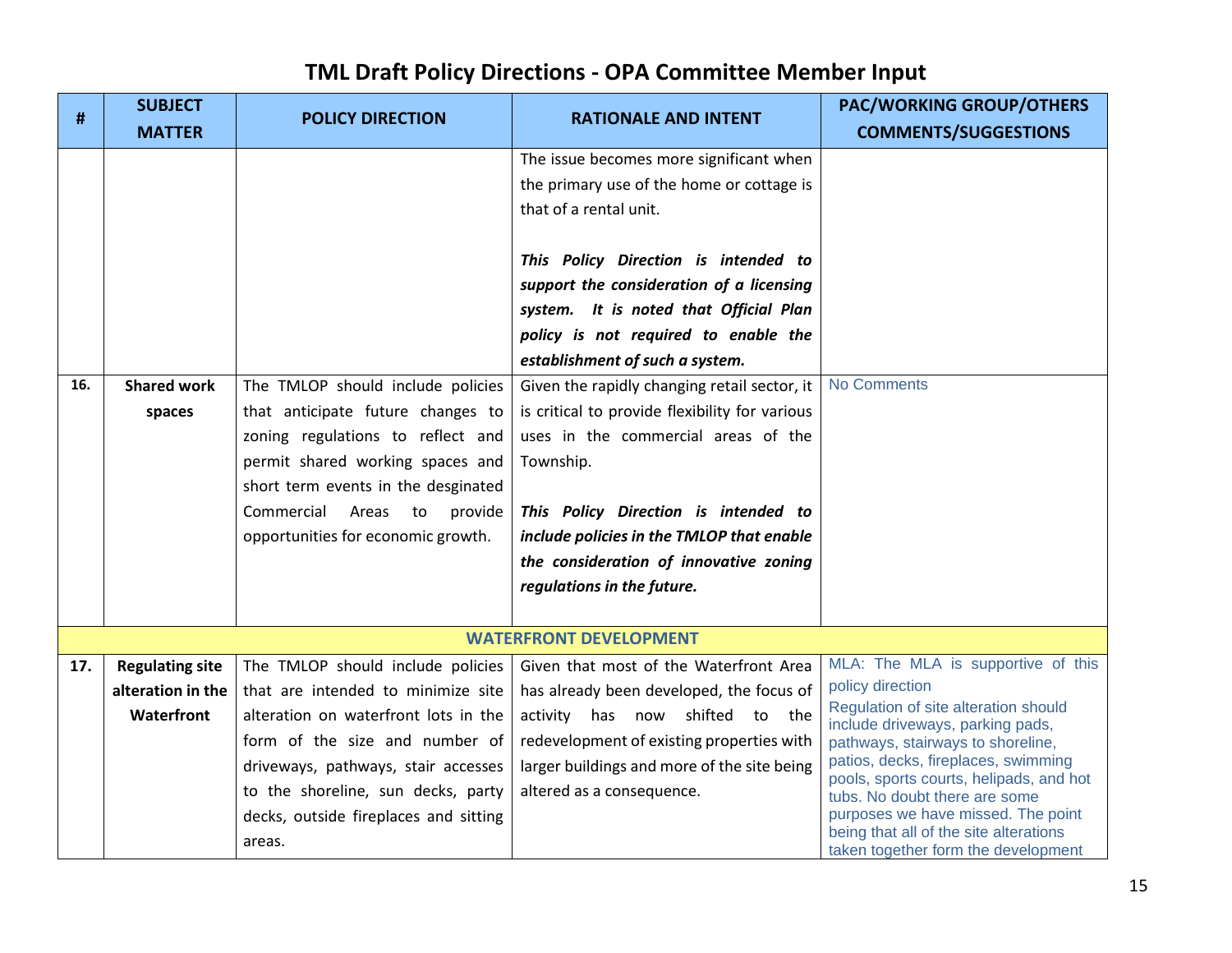| #   | <b>SUBJECT</b>        | <b>POLICY DIRECTION</b>               | <b>RATIONALE AND INTENT</b>                    | <b>PAC/WORKING GROUP/OTHERS</b>                                                                         |
|-----|-----------------------|---------------------------------------|------------------------------------------------|---------------------------------------------------------------------------------------------------------|
|     | <b>MATTER</b>         |                                       |                                                | <b>COMMENTS/SUGGESTIONS</b>                                                                             |
|     |                       |                                       | effectively<br>alteration<br>be<br>Site<br>can | footprint and their collective impact<br>needs to be assessed accurately,                               |
|     |                       |                                       | controlled through the establishment of a      | minimized and mitigated.                                                                                |
|     |                       |                                       | Community Planning Permit System as set        |                                                                                                         |
|     |                       |                                       | out in Policy Direction #7.                    | And as mentioned throughout,<br>adequate implementation controls are<br>needed including inspection and |
|     |                       |                                       | In the absence of such a system being          | penalties for non-compliance.                                                                           |
|     |                       |                                       | established, this Policy Direction is          | Therefore, the policy regime must be                                                                    |
|     |                       |                                       | intended to enable the development of          | accompanied by measures to ensure                                                                       |
|     |                       |                                       | enhanced policies on site alteration that      | adherence to the approved plans and<br>protection of the environment.                                   |
|     |                       |                                       | would be applied when Planning Act             |                                                                                                         |
|     |                       |                                       | applications are being considered, such        | Policy and/or its implementing zoning,<br>should provide modest limits to area/%                        |
|     |                       |                                       | as consents, re-zonings, minor variances       | of lot clearing for such purposes as                                                                    |
|     |                       |                                       | and site plan approvals with the intent        | well as buffer and setback                                                                              |
|     |                       |                                       | being to maximize the protection of            | requirements from the shoreline.                                                                        |
|     |                       |                                       | natural areas adjacent to the shoreline.       |                                                                                                         |
|     |                       |                                       |                                                |                                                                                                         |
| 18. | <b>Water accesses</b> | The TMLOP should include policies     | This Policy Direction is intended to enable    | MLA: This is a difficult policy direction.                                                              |
|     | and mainland          | that protect existing water access    | the development of policy that requires        |                                                                                                         |
|     | docking and           | locations and ensure perpetual        | that existing water access locations be        | TML likely needs more inventory of<br>marina capacity and landing lots to                               |
|     | parking               | access rights for new waterfront lots | preserved where possible.                      | determine what the impact of lot                                                                        |
|     |                       | to ensure that adequate access to     |                                                | creation on islands or water access only                                                                |
|     |                       | mainland is provided.                 | The current consent policies in the TMLOP      | lots will be on potential docking                                                                       |
|     |                       |                                       | for water access simply require proof that     | locations and ultimately on shoreline                                                                   |
|     |                       | The TMLOP should also include         | there is a location for access somewhere       | users.                                                                                                  |
|     |                       | policies that:                        | on the mainland, likely a marina.              | There are many unopened road                                                                            |
|     |                       | a. Require deeded access to a         |                                                | allowances, in addition to open road                                                                    |
|     |                       | property on the mainland that is      | Historically, the process has been that        | allowances, that lead to water bodies                                                                   |
|     |                       | appropriate for parking vehicles      | with a letter from a marina accompanying       | and that this policy should speak to.                                                                   |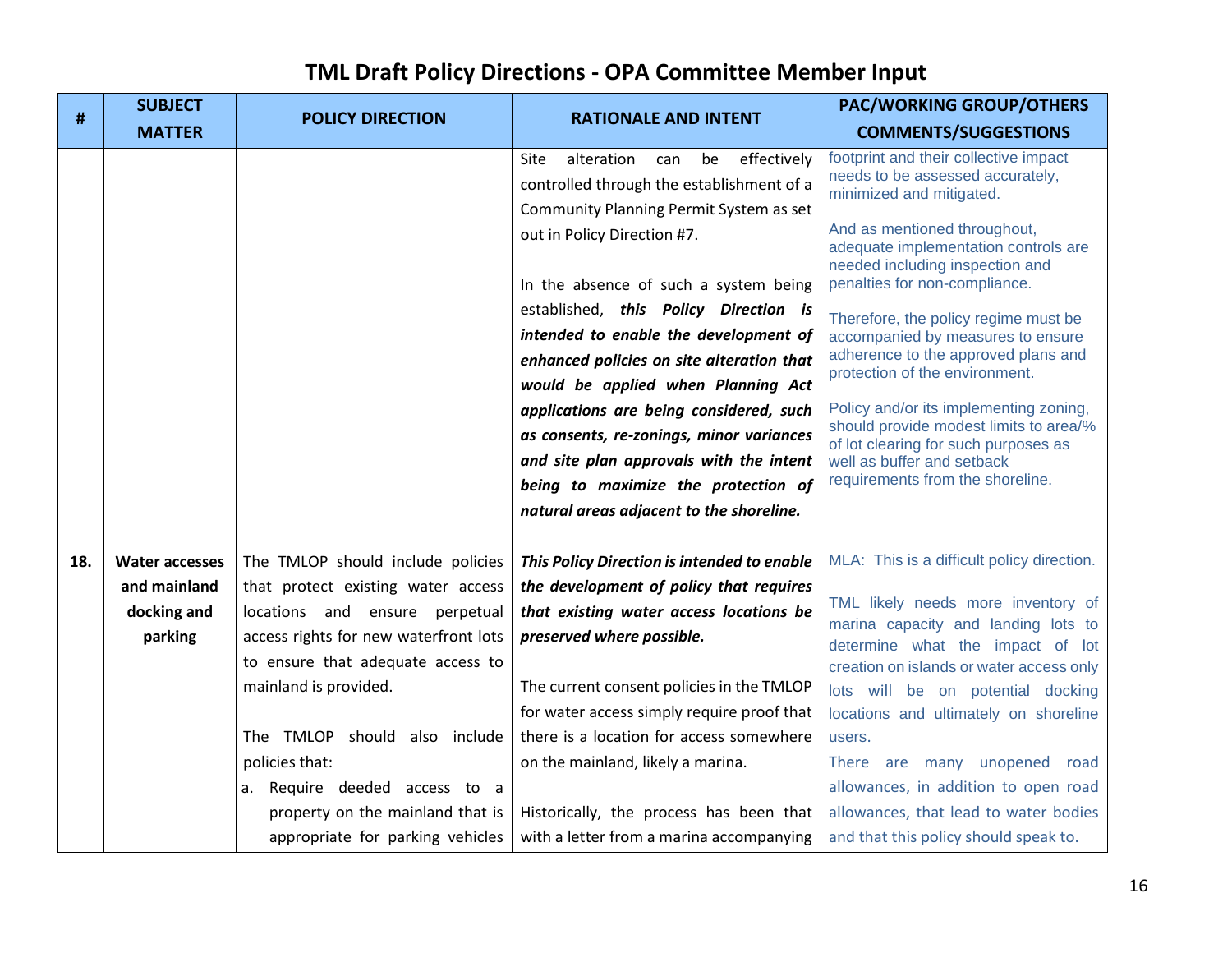| <b>SUBJECT</b> |                                                                                                                                                                                                                                                                                                                                                                               |                                                                                                                                                                                                                                                                                                                                                                                          | <b>PAC/WORKING GROUP/OTHERS</b>                                                                                                                                                                                                                                                                                                                                                                                                                                                 |
|----------------|-------------------------------------------------------------------------------------------------------------------------------------------------------------------------------------------------------------------------------------------------------------------------------------------------------------------------------------------------------------------------------|------------------------------------------------------------------------------------------------------------------------------------------------------------------------------------------------------------------------------------------------------------------------------------------------------------------------------------------------------------------------------------------|---------------------------------------------------------------------------------------------------------------------------------------------------------------------------------------------------------------------------------------------------------------------------------------------------------------------------------------------------------------------------------------------------------------------------------------------------------------------------------|
| <b>MATTER</b>  |                                                                                                                                                                                                                                                                                                                                                                               |                                                                                                                                                                                                                                                                                                                                                                                          | <b>COMMENTS/SUGGESTIONS</b>                                                                                                                                                                                                                                                                                                                                                                                                                                                     |
|                | compatible<br>with<br>and<br>the<br>character of the area;<br>b. When considering proposals for<br>new waterfront landings, require<br>an assessment of the cumulative<br>impact of the waterfront landings<br>on the recreational use of the<br>waterfront; and<br>Require that minimum parking<br>c.<br>(long-term and short term) and<br>loading facilities be provided at | an application for consent for a water<br>access property, proof has been provided<br>and an agreement on the title of the land<br>acknowledging that the owners and<br>occupants cannot use public lands for<br>water access.<br>This Policy Direction is intended to<br>strengthen the requirements for water<br>access when new consent applications<br>are considered in the future. | Use of public lands<br>would<br>be<br>potentially<br>problematic<br>and<br>detrimental to the environment.                                                                                                                                                                                                                                                                                                                                                                      |
|                |                                                                                                                                                                                                                                                                                                                                                                               |                                                                                                                                                                                                                                                                                                                                                                                          | MLA: The MLA is supportive of this                                                                                                                                                                                                                                                                                                                                                                                                                                              |
| of existing    | that balance the rights of property                                                                                                                                                                                                                                                                                                                                           | compliance in Waterfront Areas such as                                                                                                                                                                                                                                                                                                                                                   | policy direction. Some development                                                                                                                                                                                                                                                                                                                                                                                                                                              |
| development in | owners to rebuild against the desire                                                                                                                                                                                                                                                                                                                                          | buildings being located too close to the                                                                                                                                                                                                                                                                                                                                                 | done in the name of rebuilding is                                                                                                                                                                                                                                                                                                                                                                                                                                               |
| the Waterfront | to bring properties into better                                                                                                                                                                                                                                                                                                                                               | shoreline and multiple dwellings and                                                                                                                                                                                                                                                                                                                                                     | significantly different than the intent of<br>the original development and of current<br>by laws. Further, there are additional                                                                                                                                                                                                                                                                                                                                                 |
|                | conformity with the objectives of the                                                                                                                                                                                                                                                                                                                                         | bunkies being located on a lot.                                                                                                                                                                                                                                                                                                                                                          |                                                                                                                                                                                                                                                                                                                                                                                                                                                                                 |
|                | Township in terms of minimizing lot                                                                                                                                                                                                                                                                                                                                           |                                                                                                                                                                                                                                                                                                                                                                                          | stresses that have materialized over the                                                                                                                                                                                                                                                                                                                                                                                                                                        |
|                | coverage, number of habitable                                                                                                                                                                                                                                                                                                                                                 | While the rebuilding of existing non-                                                                                                                                                                                                                                                                                                                                                    | years - such as flooding and climate                                                                                                                                                                                                                                                                                                                                                                                                                                            |
|                |                                                                                                                                                                                                                                                                                                                                                                               |                                                                                                                                                                                                                                                                                                                                                                                          | change. When we have the opportunity,<br>we should seek to build back better                                                                                                                                                                                                                                                                                                                                                                                                    |
|                |                                                                                                                                                                                                                                                                                                                                                                               |                                                                                                                                                                                                                                                                                                                                                                                          | which may mean being further setback                                                                                                                                                                                                                                                                                                                                                                                                                                            |
|                |                                                                                                                                                                                                                                                                                                                                                                               |                                                                                                                                                                                                                                                                                                                                                                                          | from the shoreline and working with                                                                                                                                                                                                                                                                                                                                                                                                                                             |
|                |                                                                                                                                                                                                                                                                                                                                                                               |                                                                                                                                                                                                                                                                                                                                                                                          | existing vegetation and slopes                                                                                                                                                                                                                                                                                                                                                                                                                                                  |
|                |                                                                                                                                                                                                                                                                                                                                                                               |                                                                                                                                                                                                                                                                                                                                                                                          |                                                                                                                                                                                                                                                                                                                                                                                                                                                                                 |
|                |                                                                                                                                                                                                                                                                                                                                                                               |                                                                                                                                                                                                                                                                                                                                                                                          |                                                                                                                                                                                                                                                                                                                                                                                                                                                                                 |
|                |                                                                                                                                                                                                                                                                                                                                                                               |                                                                                                                                                                                                                                                                                                                                                                                          |                                                                                                                                                                                                                                                                                                                                                                                                                                                                                 |
|                |                                                                                                                                                                                                                                                                                                                                                                               |                                                                                                                                                                                                                                                                                                                                                                                          |                                                                                                                                                                                                                                                                                                                                                                                                                                                                                 |
|                | Grandfathering                                                                                                                                                                                                                                                                                                                                                                | <b>POLICY DIRECTION</b><br>mainland docking locations.<br>The TMLOP should include policies<br>buildings per lot, site alteration and<br>impacts on the character of<br>waterfront properties.                                                                                                                                                                                           | <b>RATIONALE AND INTENT</b><br>There are many situations of non-<br>complying buildings is permitted in their<br>current locations, a large number of<br>Planning Act applications are submitted to<br>redevelop properties with larger or more<br>buildings and in different locations.<br>Current policies provide limited guidance<br>during the review of these applications.<br>Policies should outline criteria to consider<br>in terms of impacts on the natural setting |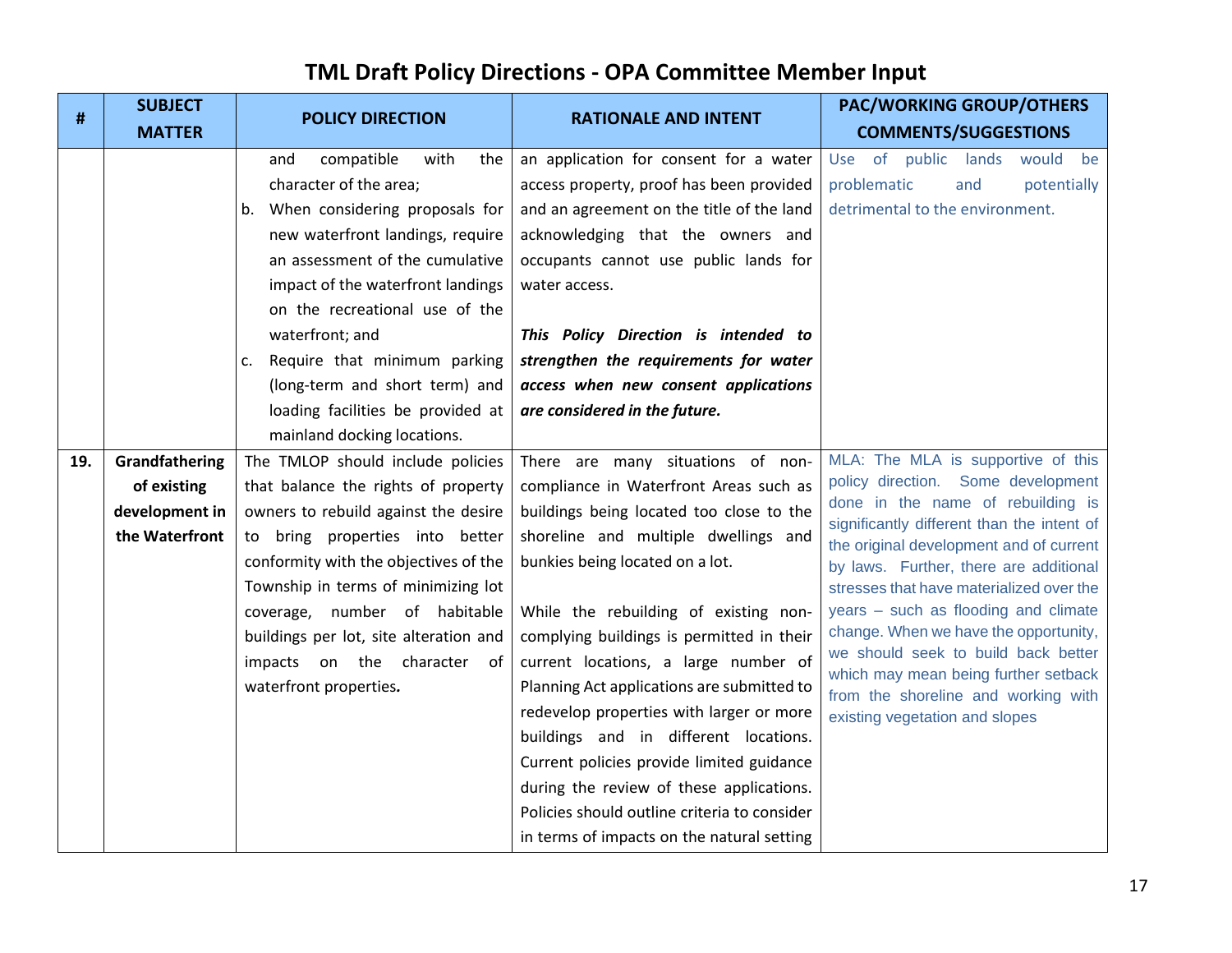| #   | <b>SUBJECT</b><br><b>MATTER</b> | <b>POLICY DIRECTION</b>               | <b>RATIONALE AND INTENT</b>                                                                                                                                                                                                                                                                                                                                                                                                                                                                                                                                                                                                                        | <b>PAC/WORKING GROUP/OTHERS</b><br><b>COMMENTS/SUGGESTIONS</b>              |
|-----|---------------------------------|---------------------------------------|----------------------------------------------------------------------------------------------------------------------------------------------------------------------------------------------------------------------------------------------------------------------------------------------------------------------------------------------------------------------------------------------------------------------------------------------------------------------------------------------------------------------------------------------------------------------------------------------------------------------------------------------------|-----------------------------------------------------------------------------|
|     |                                 |                                       | and the character of the property and<br>lake.<br>In this regard, policies are needed in the<br>TMLOP that balance the ability of property<br>owners to rebuild against the desire to<br>minimize both lot coverage and site<br>alteration. One way to achieve this would<br>be to no longer permit the expansion of<br>non-complying buildings in setback areas<br>and/or the construction of additional floor<br>area in a setback area through the<br>redevelopment process.<br>This Policy Direction is intended to reduce<br>the amount of lot coverage and site<br>alteration on waterfront properties<br>through the redevelopment process. |                                                                             |
| 20. | <b>Regulating the</b>           | The TMLOP should include policies     | The current TMLOP contains limited                                                                                                                                                                                                                                                                                                                                                                                                                                                                                                                                                                                                                 | MLA: The MLA is supportive of this<br>policy direction. TML likely needs to |
|     | expansion of                    | that address redevelopment and        | policies on how expansions to existing                                                                                                                                                                                                                                                                                                                                                                                                                                                                                                                                                                                                             | undertake an inventory of marina                                            |
|     | existing                        | expansion of existing marinas and     | marinas and waterfront commercial                                                                                                                                                                                                                                                                                                                                                                                                                                                                                                                                                                                                                  | capacity to support development                                             |
|     | marinas and                     | waterfront commercial operations to   | operations should be assessed.                                                                                                                                                                                                                                                                                                                                                                                                                                                                                                                                                                                                                     | decisions. Criteria applied to other                                        |
|     | waterfront                      | ensure that the impacts of expansions |                                                                                                                                                                                                                                                                                                                                                                                                                                                                                                                                                                                                                                                    | waterfront commercial operations will                                       |
|     | commercial                      | are minimized.                        | This Policy Direction is intended to enable                                                                                                                                                                                                                                                                                                                                                                                                                                                                                                                                                                                                        | be important and may need additional                                        |
|     | uses                            |                                       | the development of appropriate criteria                                                                                                                                                                                                                                                                                                                                                                                                                                                                                                                                                                                                            | time to be developed.                                                       |
|     |                                 |                                       | that can be applied when expansions to                                                                                                                                                                                                                                                                                                                                                                                                                                                                                                                                                                                                             |                                                                             |
|     |                                 |                                       | waterfront<br>existing<br>marinas<br>and                                                                                                                                                                                                                                                                                                                                                                                                                                                                                                                                                                                                           |                                                                             |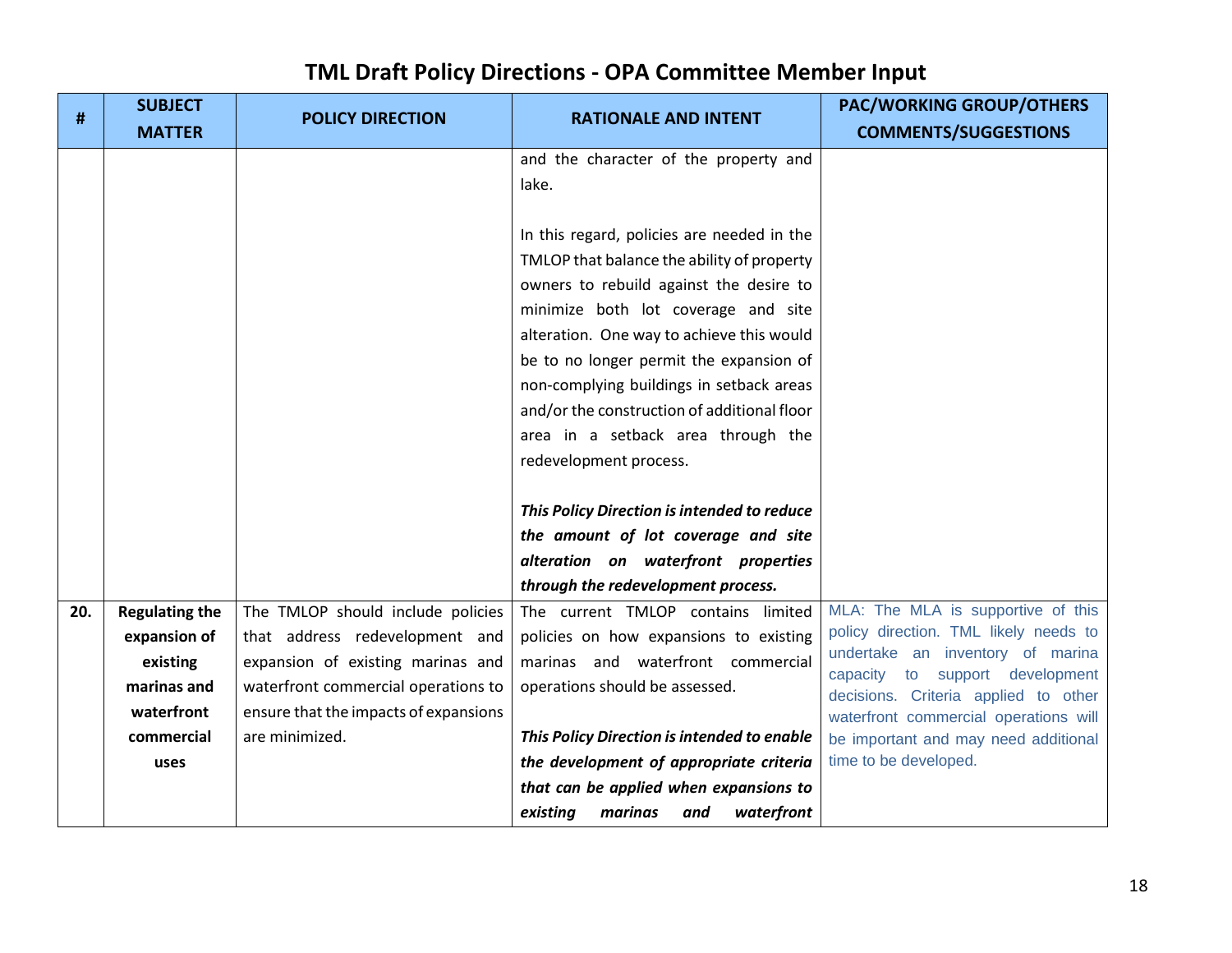| #   | <b>SUBJECT</b>  | <b>POLICY DIRECTION</b>               | <b>RATIONALE AND INTENT</b>                 | <b>PAC/WORKING GROUP/OTHERS</b>                                                           |
|-----|-----------------|---------------------------------------|---------------------------------------------|-------------------------------------------------------------------------------------------|
|     | <b>MATTER</b>   |                                       |                                             | <b>COMMENTS/SUGGESTIONS</b>                                                               |
|     |                 |                                       | commercial<br>operations<br>being<br>are    |                                                                                           |
|     |                 |                                       | considered in the future.                   |                                                                                           |
| 21. | <b>Employee</b> | The TMLOP should require that new     | At the present time there is no             | MLA: The MLA is supportive of this                                                        |
|     | accommodation   | or expanding resorts provide on-site  | requirement for resorts to provide for on-  | policy direction.                                                                         |
|     | on resort       | housing for seasonal workers as a     | site housing for their employees. Instead,  | Staff of resorts need to be treated<br>respectfully in appropriate facilities (not        |
|     | properties      | condition of approval to reduce the   | resorts purchase or lease commercial        | trailers). The staff accommodations                                                       |
|     |                 | potential for land use conflicts and  | properties or dwellings to house their      | need to be planned, executed and                                                          |
|     |                 | ensure that necessary housing is      | employees.<br>This practice can create      | managed with the resort facilities and                                                    |
|     |                 | provided.                             | conflicts with adjacent land uses, reduce   | subject to phasing consistent with the                                                    |
|     |                 |                                       | housing options for year-round residents    | development.                                                                              |
|     |                 |                                       | and require transportation to and from      | The MLA is disappointed that no further<br>policy regarding resorts and their             |
|     |                 |                                       | the resort.                                 | commercial use is included. More                                                          |
|     |                 |                                       |                                             | discussion and time needs to be                                                           |
|     |                 |                                       | This Policy Direction is intended to enable | applied to resorts, even in the absence                                                   |
|     |                 |                                       | the requirement for new and expanding       | of policy at the District level.                                                          |
|     |                 |                                       | resorts to provide accommodation for        | TML should take the lead in resort                                                        |
|     |                 |                                       | employees on site.                          | policy development. Using the results                                                     |
|     |                 |                                       |                                             | of the recent Altus Waterfront Economy<br>Study and the Minett Joint Policy               |
|     |                 |                                       |                                             | Committee<br><b>Steering</b><br>(MJPRSC)                                                  |
|     |                 |                                       |                                             | recommendations,<br><b>This</b><br>is<br>the                                              |
|     |                 |                                       |                                             | opportunity for TML to develop resort                                                     |
|     |                 |                                       |                                             | policy that is appropriate and supports                                                   |
|     |                 |                                       |                                             | the vision for TML                                                                        |
| 22. | <b>Mineral</b>  | The TMLOP should include updated      | It is recognized that Provincial policy     | MLA: The MLA is supportive of this                                                        |
|     | resource uses   | policies that address application     | already requires consideration of impacts   | policy direction, but would prefer to take<br>this one step further to indicate that lake |
|     | adjacent to     | for<br>requirements<br>aggregate      | on water resources.                         | system health and lakefront character                                                     |
|     | Waterfront      | operations in order to implement the  |                                             | are given primary consideration when                                                      |
|     | areas           | policies of the PPS and the MOP,      | This Policy Direction is intended to ensure | reviewing applications.                                                                   |
|     |                 | including compatibility with the lake | that lake system health is a consideration  | Policy should also address haul routes.                                                   |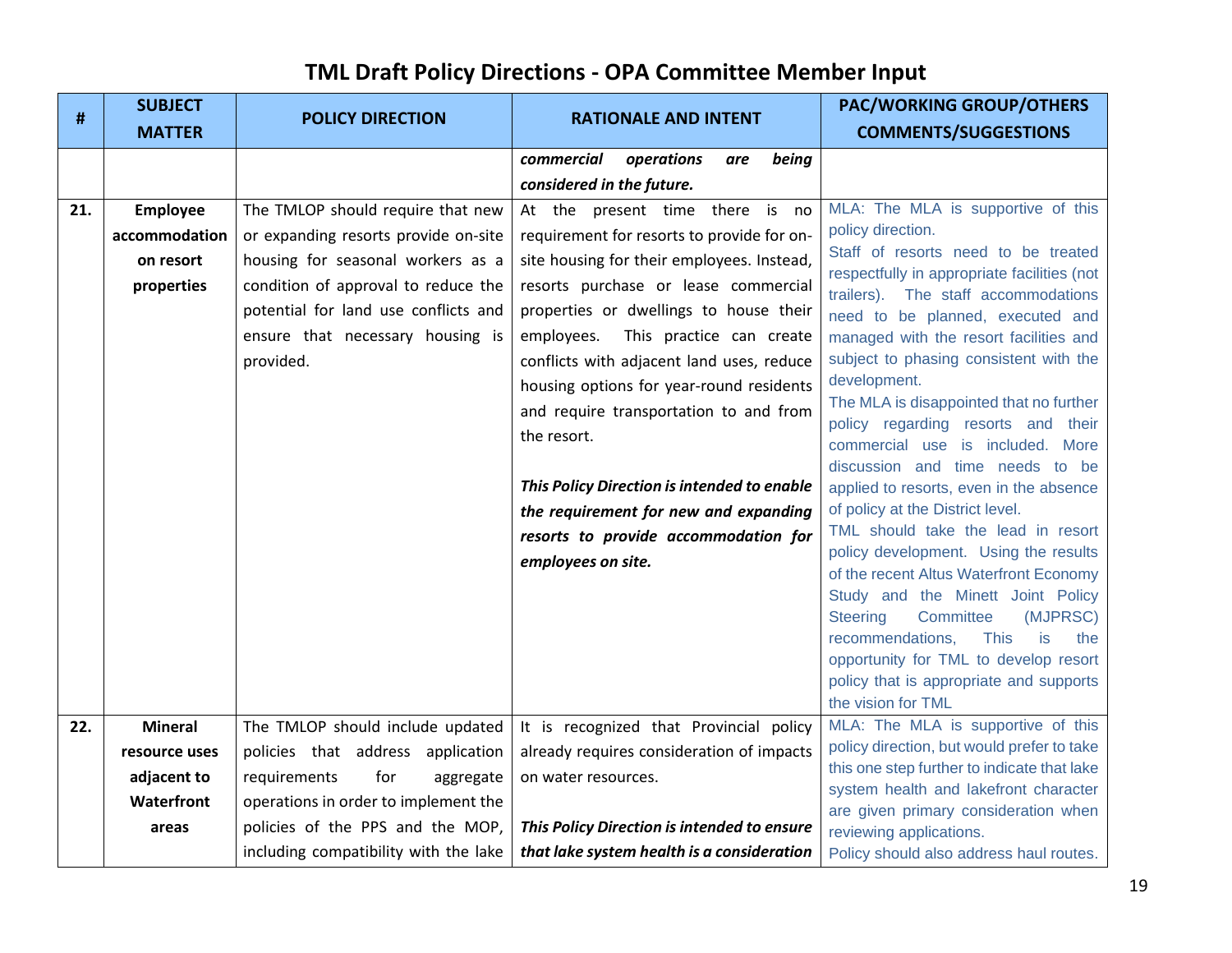| #   | <b>SUBJECT</b>         | <b>POLICY DIRECTION</b>                 | <b>RATIONALE AND INTENT</b>                   | <b>PAC/WORKING GROUP/OTHERS</b> |
|-----|------------------------|-----------------------------------------|-----------------------------------------------|---------------------------------|
|     | <b>MATTER</b>          |                                         |                                               | <b>COMMENTS/SUGGESTIONS</b>     |
|     |                        | system health policies and economic     | when reviewing applications to establish      |                                 |
|     |                        | objectives of the Township.             | a resource use.                               |                                 |
|     |                        |                                         |                                               |                                 |
|     |                        |                                         |                                               |                                 |
|     |                        |                                         | <b>TECHNICAL ISSUES</b>                       |                                 |
| 23. | <b>Format and</b>      | The new TMLOP should establish a        | The current Official Plan was developed as    | No comments                     |
|     | organization of        | structure and planning framework        | a series of Official Plan Amendments that     |                                 |
|     | the existing           | that is clear and concise and           | provided specific policies for the            |                                 |
|     | Township               | organized in the same manner as the     | Waterfront, Rural Areas, Urban Areas and      |                                 |
|     | <b>Official Plan</b>   | District of Muskoka Official Plan while | Communities and Recreational Water            |                                 |
|     |                        | carrying forward many of the existing   | Quality and has been updated in the same      |                                 |
|     |                        | cornerstone policies.                   | manner. As a result, there are many policy    |                                 |
|     |                        |                                         | inconsistencies in a format that is difficult |                                 |
|     |                        |                                         | to follow. Developing a new format based      |                                 |
|     |                        |                                         | on the MOP would allow for consistency        |                                 |
|     |                        |                                         | of approach.                                  |                                 |
|     |                        |                                         |                                               |                                 |
|     |                        |                                         | This Policy Direction is intended to          |                                 |
|     |                        |                                         | establish a path forward with respect to      |                                 |
|     |                        |                                         | the organization of the new TMLOP.            |                                 |
| 24. | <b>Definitions and</b> | The TMLOP should aim to be user-        | Many new Official Plans include side          | No comments                     |
|     | <b>Illustrations</b>   | friendly by including illustrations to  | notes, illustrations and definitions that     |                                 |
|     |                        |                                         | help explain how policies can be              |                                 |
|     |                        | assist the reader in understanding the  |                                               |                                 |
|     |                        | basis and rationale for policies and    | implemented. This makes the document          |                                 |
|     |                        | include definitions to support the      | user-friendly.                                |                                 |
|     |                        | policy framework such as those that     |                                               |                                 |